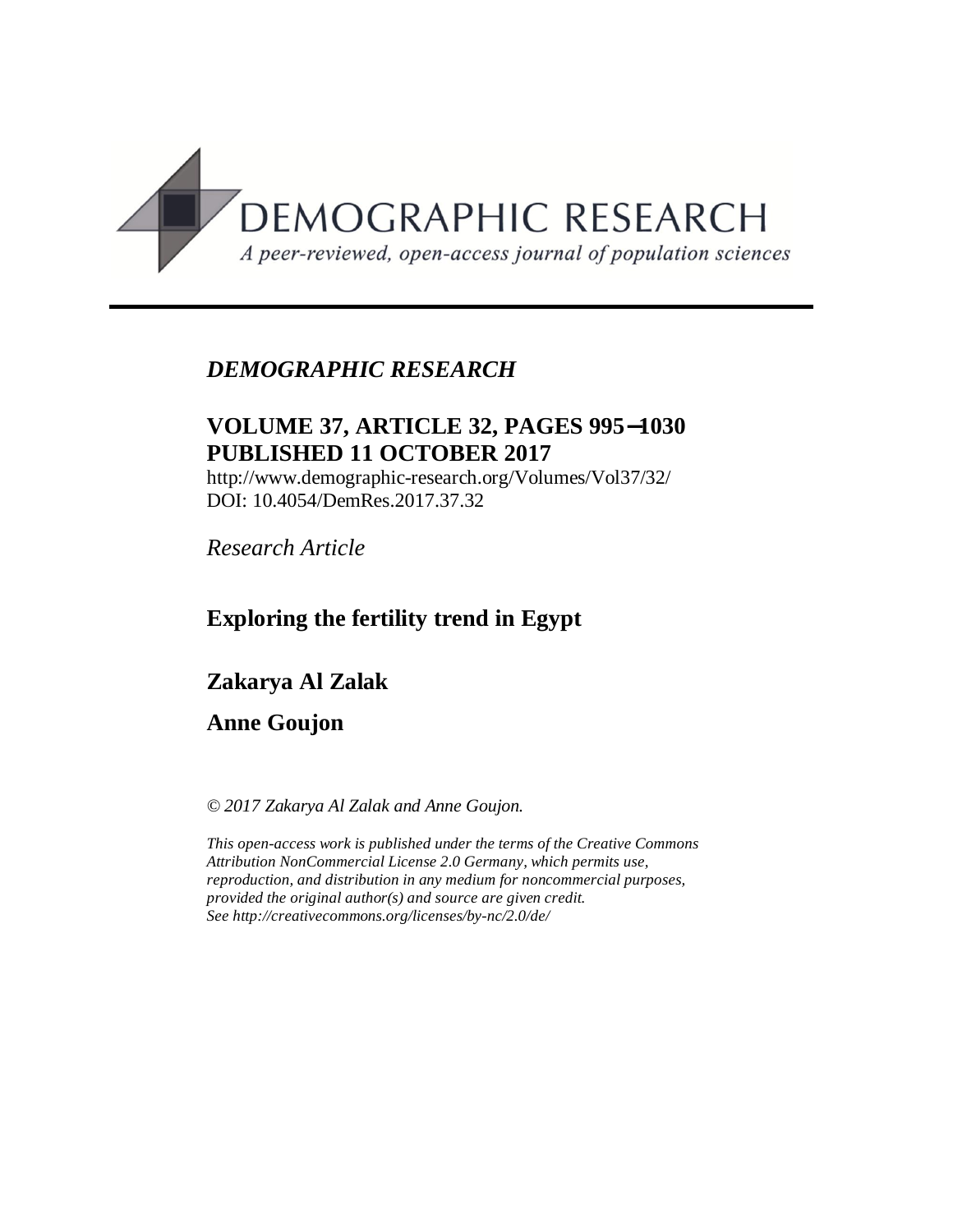# **Contents**

| $\mathbf{1}$             | Introduction                            | 996  |
|--------------------------|-----------------------------------------|------|
| $\overline{c}$           | Fertility patterns in Egypt             | 998  |
| 3                        | Data quality and adjustment             | 1003 |
| $\overline{\mathcal{L}}$ | What is happening?                      | 1005 |
| 5                        | Economic factors and women's employment | 1016 |
| 6                        | Conclusion                              | 1021 |
| 7                        | Acknowledgments                         | 1022 |
|                          | References                              | 1023 |
|                          | Appendix                                | 1027 |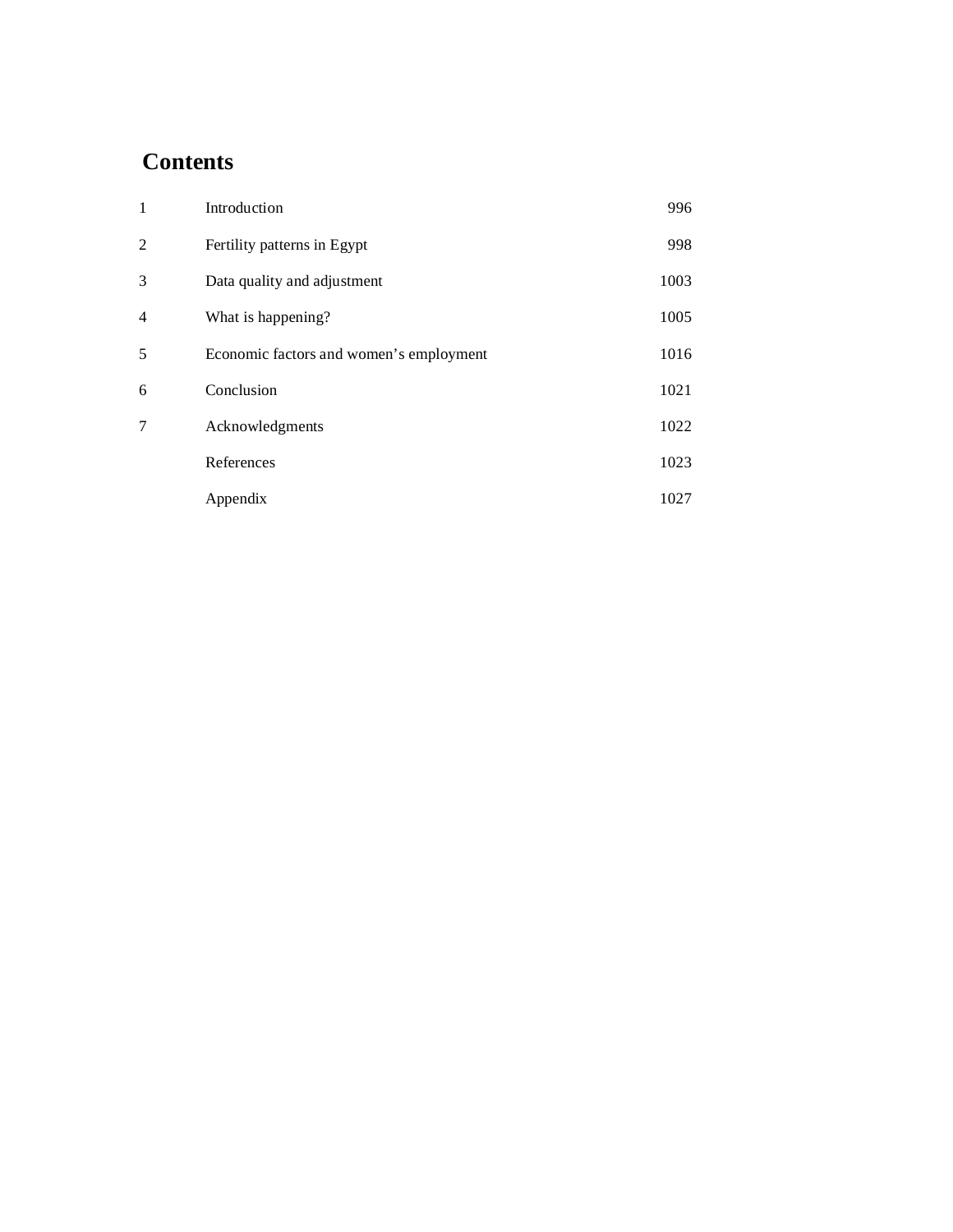*Demographic Research*: Volume 37, Article 32 *Research Article*

# **Exploring the fertility trend in Egypt**

**Zakarya Al Zalak[1](#page-2-0) Anne Goujon[2](#page-2-1)**

### **Abstract**

#### **BACKGROUND**

The unusual fertility increase experienced by several Arab countries in the recent years is particularly visible in Egypt, where fertility declined very slowly after 2000 and started to increase again between 2008 and 2014.

#### **OBJECTIVE**

We first check the quality and measurement accuracy of Demographic and Health Surveys (DHS). The analysis confirms the trend since 2000. We descriptively look for possible underlying causes.

#### **METHODS**

We use quality criteria to check DHS data and control for tempo effect. We also perform a proximate determinants analysis to study the mechanisms affecting fertility, particularly marriage and contraceptive use patterns.

#### **RESULTS**

The trend in fertility, which has been at a level slightly below 3.5 children per woman since 2000, is due to an increase in parity one-to-three children and a steady decline in parity four-and-more children. While changes in contraception use had the largest and a growing suppressing effect before 2000, after the turn of the century there was no change in the impact of either marriage or contraception on fertility.

#### **CONCLUSIONS**

We find that well-educated women between 20 and 29 years lack labour market opportunities. They may have preponed their fertility. Fertility could start declining again once the labour market situation for women has improved. On the other hand, the family model of three children is still widespread in the country.

<span id="page-2-0"></span><sup>&</sup>lt;sup>1</sup> Wittgenstein Centre for Demography and Global Human Capital (IIASA, VID/ÖAW, WU), Austria. E-Mail: [alzalak@iiasa.ac.at.](mailto:alzalak@iiasa.ac.at)

<span id="page-2-1"></span><sup>&</sup>lt;sup>2</sup> Wittgenstein Centre for Demography and Global Human Capital (IIASA, VID/ÖAW, WU), Austria. E-Mail: [anne.goujon@oeaw.ac.at.](mailto:anne.goujon@oeaw.ac.at)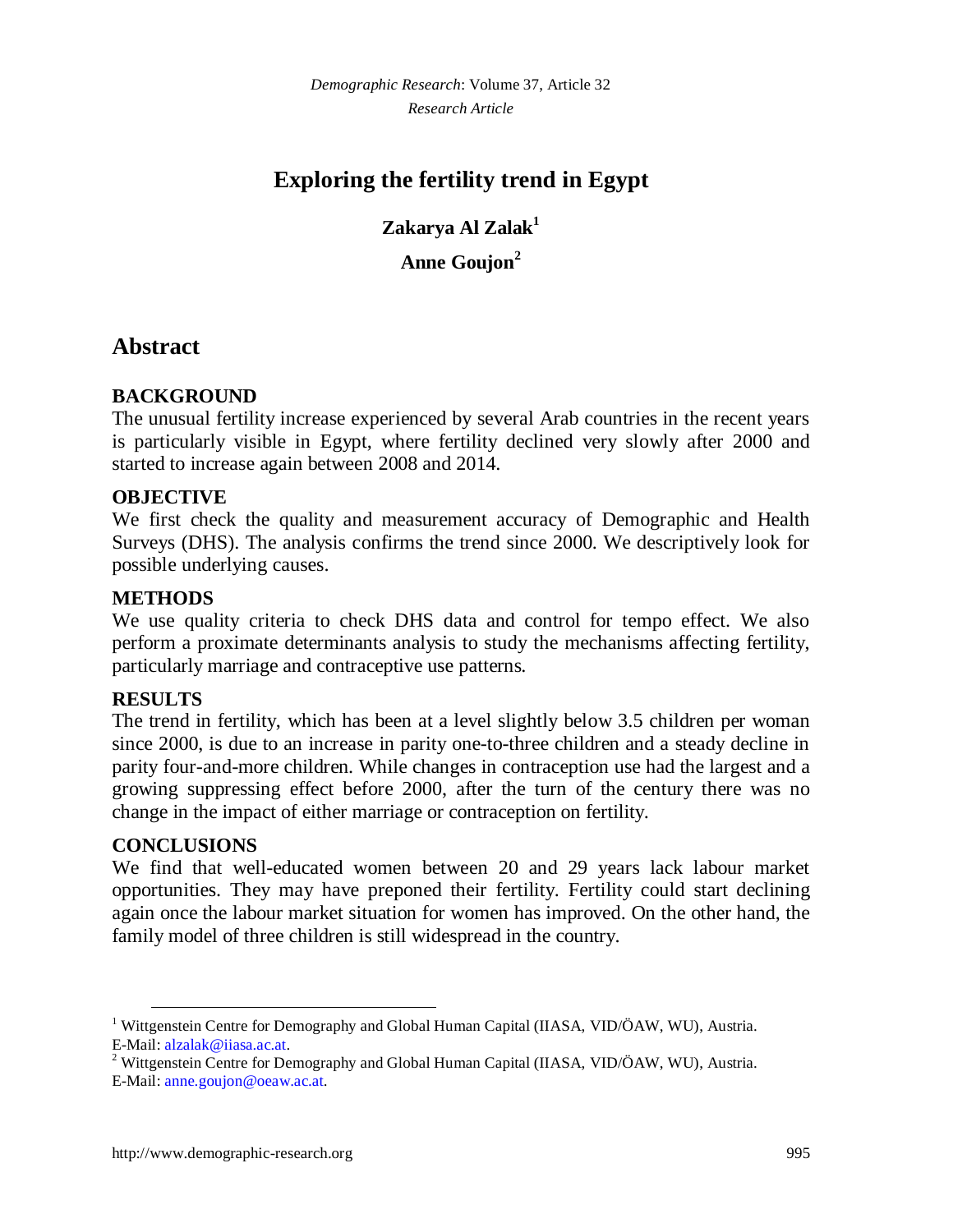#### **CONTRIBUTION**

The article studies the fertility increase in Egypt. It contributes to the literature on exceptions to the demographic transition, such as stalls in fertility decline, particularly in the context of Arab countries.

## **1. Introduction**

While most developing countries have experienced declining mortality and fertility rates, two regions that seem to contradict or singularize the general theory of the demographic transition are drawing the attention of scholars. The first is sub-Saharan Africa, where fertility remained very high for a long time and only started declining appreciably in the 1990s. However, the stalled fertility decline (Goujon, Lutz, and KC 2015) observed in some African countries since the turn of the 21st century can be explained by low levels of socioeconomic development, which are only slowly rising. More puzzling is the case of Arab countries, where in the 1980s women had exceptionally high numbers of children, particularly in relation to the general level of socioeconomic development. A look across the region shows that during the 1980–1985 period most women in Arab countries were having, on average, between 5.3 and 7.0 children, a clear outlier being Lebanon with 3.8 children (United Nations 2015).

Scholars have offered several hypotheses to explain the high fertility of the region, highlighting, among other aspects, the specificity of the Arab culture and the role of the prevalent Muslim religion (e.g., Caldwell 1986), hence claiming the existence of an Arab demographic transition. Other researchers (Courbage 1999) claim that low education levels and the low status of women can explain the high fertility. By 2015 the overall trend towards lower numbers of children born to women was clear, with a few notable exceptions: the least-developed Arab countries in sub-Saharan Africa,<sup>[4](#page-3-1)</sup> Iraq and the state of Palestine in the Mashreq region, and the Gulf countries, where overall fertility rates are low but still quite high when only considering the native population. In all other countries, women bear on average less than 4 children. In 2015 a few Arab countries have fertility numbers close to replacement fertility level, e.g., Tunisia (2.2 children per woman), or even below, such as Lebanon with 1.7 children (United Nations 2015).

However, another phenomenon can be observed. A few countries have been experiencing an unusual fertility increase in recent years, more precisely during the 2005–2015 period (see Figure 1). It is slight in Tunisia and Morocco, but has been

<span id="page-3-0"></span><sup>&</sup>lt;sup>3</sup> Some of the 22 Arab countries are in sub-Saharan Africa and follow the fertility pattern of the region.

<span id="page-3-1"></span><sup>4</sup> Comoros, Djibouti, Mauritania, Somalia, Sudan, and Yemen.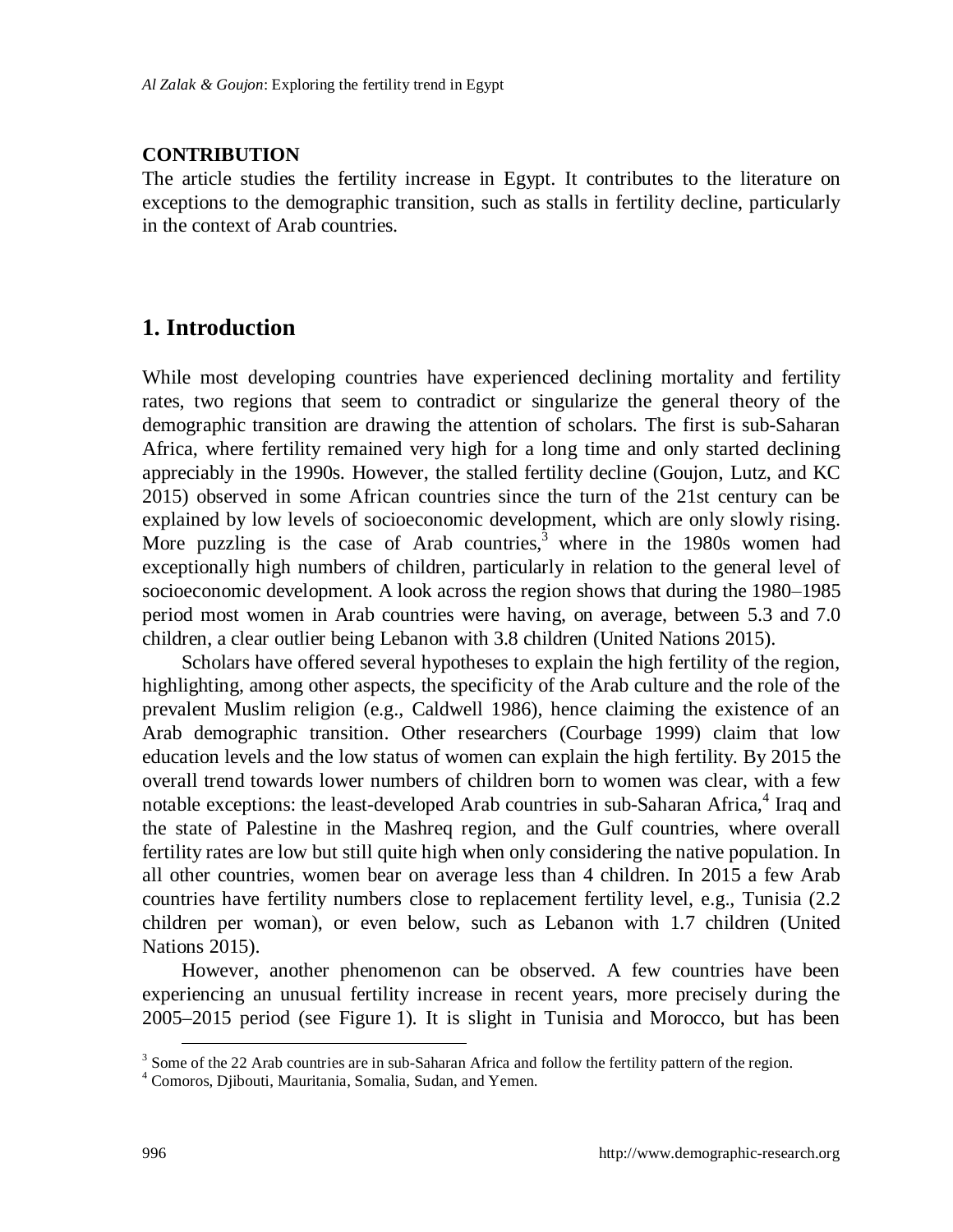persistent since 2000–2005 in Algeria, where fertility increased from 2.4 to 2.9 children between the periods 2000–2005 and 2010–2015 (+23%). The fertility decline has also stalled in Iraq and Jordan. In Egypt, the largest, most densely populated, and fast increasing Arab country, with close to 90 million inhabitants  $-23%$  per cent of the population of all Arab countries – the total fertility rate (TFR) increased from 3.0 to 3.4 between  $2005-2010$  and  $2010-2015$  (+13%) (United Nations 2015). These estimates are based on the Egyptian Demographic and Health Surveys (EDHS) of 2008 and 2014, which show an increase from 3.0 children to 3.5 children, the latter being the same level recordedby the EDHS in 2000.<sup>5</sup> If confirmed, this fertility increase, which was preceded by a deceleration in the rate of fertility decline, raises environmental and economic concerns, especially since the country's economy has been faltering since the Arab Spring in 2011, with Egypt's rapid population growth already putting pressure on the country and its inhabitants in terms of well-being. Between 1994 and 2014 the population grew by  $46\%$ , from 60 million to nearly 88 million – an increase of more than the total populations of Syria and Lebanon combined (Youssef, Osman, and Roudi-Fahimi 2014).

Therefore it is important to consider this fertility increase as it could have significant consequences for the country if it continues. This article is divided into four sections. After a presentation of the actual changes in fertility in Section 1 we check the quality of the data in Section 2, i.e., if the increase is an artefact due to a measurement/sampling deficiency in one or more surveys. While birth displacement proves to be quite strong, particularly in the latest surveys, it does not affect the fertility measurement. In Section 3 we control for tempo effect. If some women had their children at earlier ages than previous cohorts, this would not be visible when looking at the TFR, which is a synthetic measure of the fertility experienced by women of several ages during a fixed period. We also analyse the proximate determinants of fertility. The result of these two sections is that the recent increase, which follows a stall since the early 2000s, is real and has not been fuelled by any drastic changes in marriage or contraceptive preferences, which have also remained the same in the last 15 years. In Section 4 we look for potential causes of the fertility increase by examining women's labour force participation and employment level.

<span id="page-4-0"></span> $<sup>5</sup>$  EDHS are based on large samples. CAPMAS, the statistical office of Egypt, relays similar estimates.</sup> See: [www.capmas.gov.eg/Pages/StaticPages.aspx?page\\_id=5034 \[acc](http://www.capmas.gov.eg/Pages/StaticPages.aspx?page_id=5034)essed on July 26, 2016].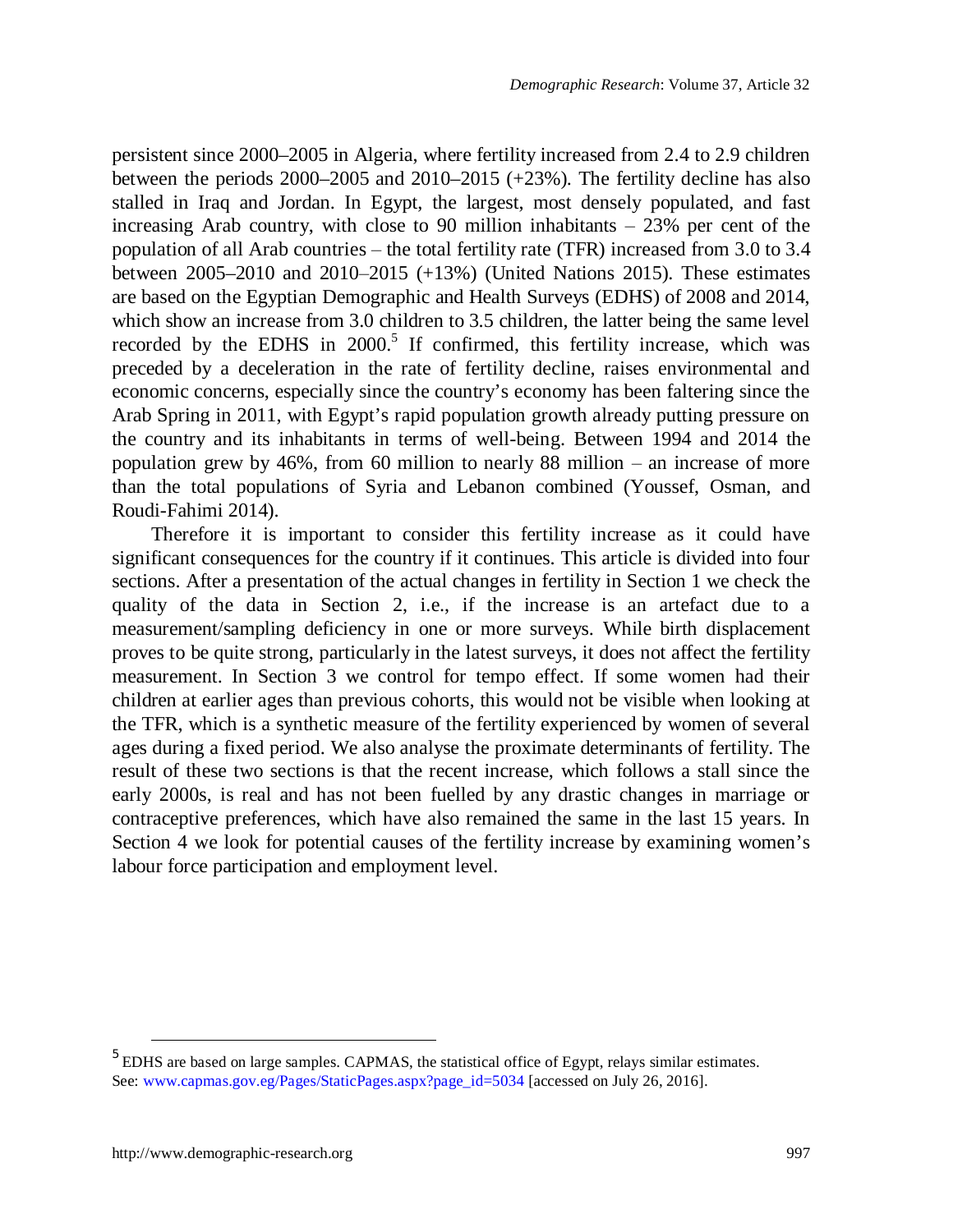



*Source*: Authors' calculations based on United Nations (2015).

### **2. Fertility patterns in Egypt**

Standard Demographic and Health Surveys are the main data source for analysing fertility in Egypt. They were conducted in 1988, 1992, 1995, 2000, 2005, 2008, and 2014. As shown in Figures 1 and 2a, they depict a slowing fertility decline from the late 1990s (‒17% between 1995 and 2008) and end with an increase of +17% between 2008 and 2014.

Figure 2a shows the TFR by place of residence for the three years preceding the survey. There is convergence between urban and rural areas over time, at least until 2008. Fertility declined most rapidly in rural areas, from 5.6 children born to women in 1988 to 3.2 children in 2008. The latest survey in 2014 shows increasing divergence, with most of the increase happening in the rural areas of Egypt (TFR of 3.8). The fertility of urban regions has been quite stable at around 3 children per woman since 1990. Fertility by regional grouping of governorates (Figure 2b) displays a more mixed pattern. At the level of the urban governorates (mostly influenced by Cairo), fertility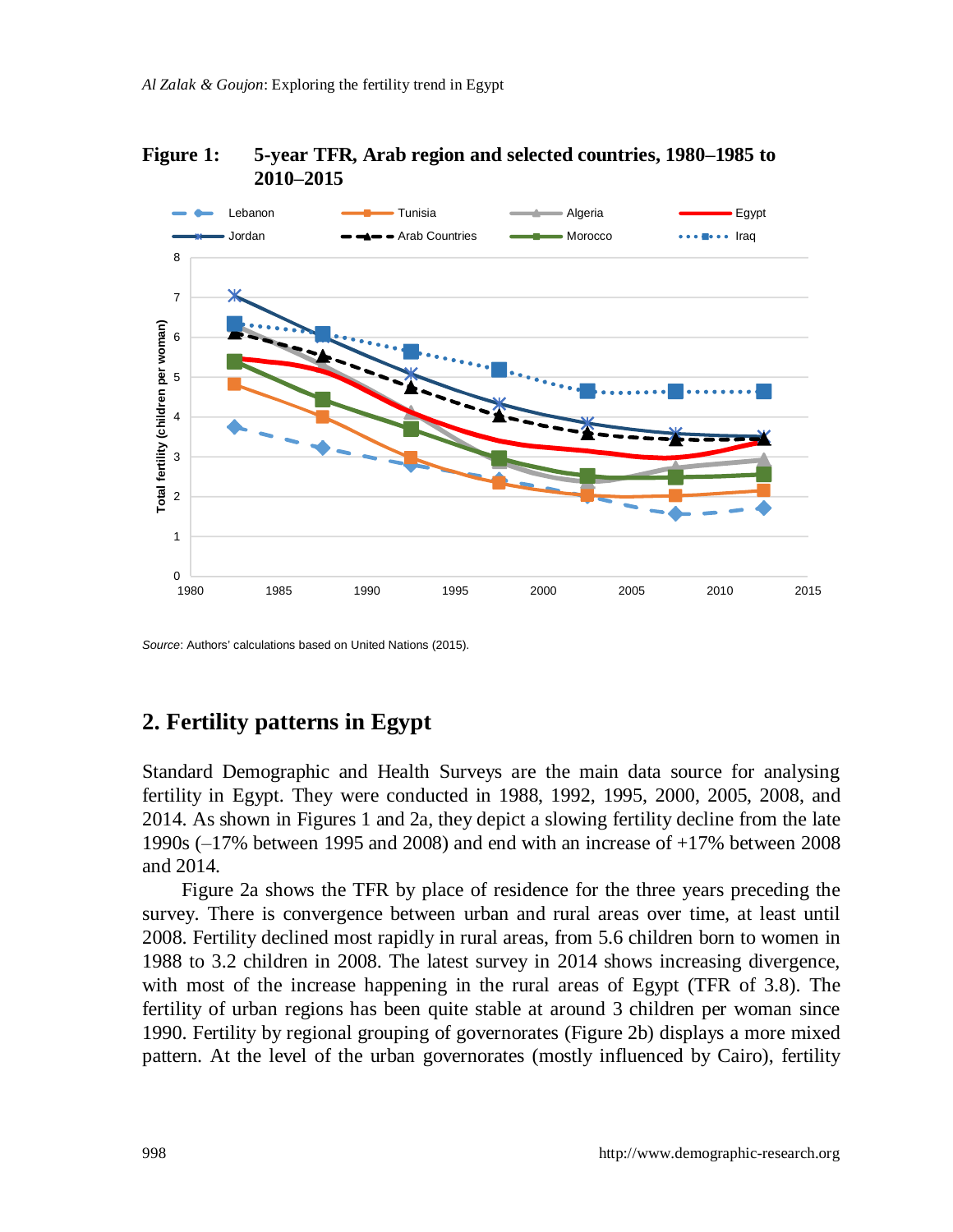has been low since 1990, i.e., below 3.0 children, with a TFR of 2.5 in 2014. Most of the decline occurred among women residing in rural Upper Egypt, where the fertility level was 6.3 children in 1988 and had decreased to 3.4 by 2008. Fertility has been quite stable in urban Upper Egypt at around 3.5 children. The most rapid increase between 2008 and 2014 occurred in the rural areas of Lower and Upper Egypt. In the former, fertility increased from 2.8 to 3.7 children.

### **Figure 2: TFR for the three years preceding the survey, by place of residence, Egypt, 1988–2014**



*Source*: All EDHS, 1988–2014.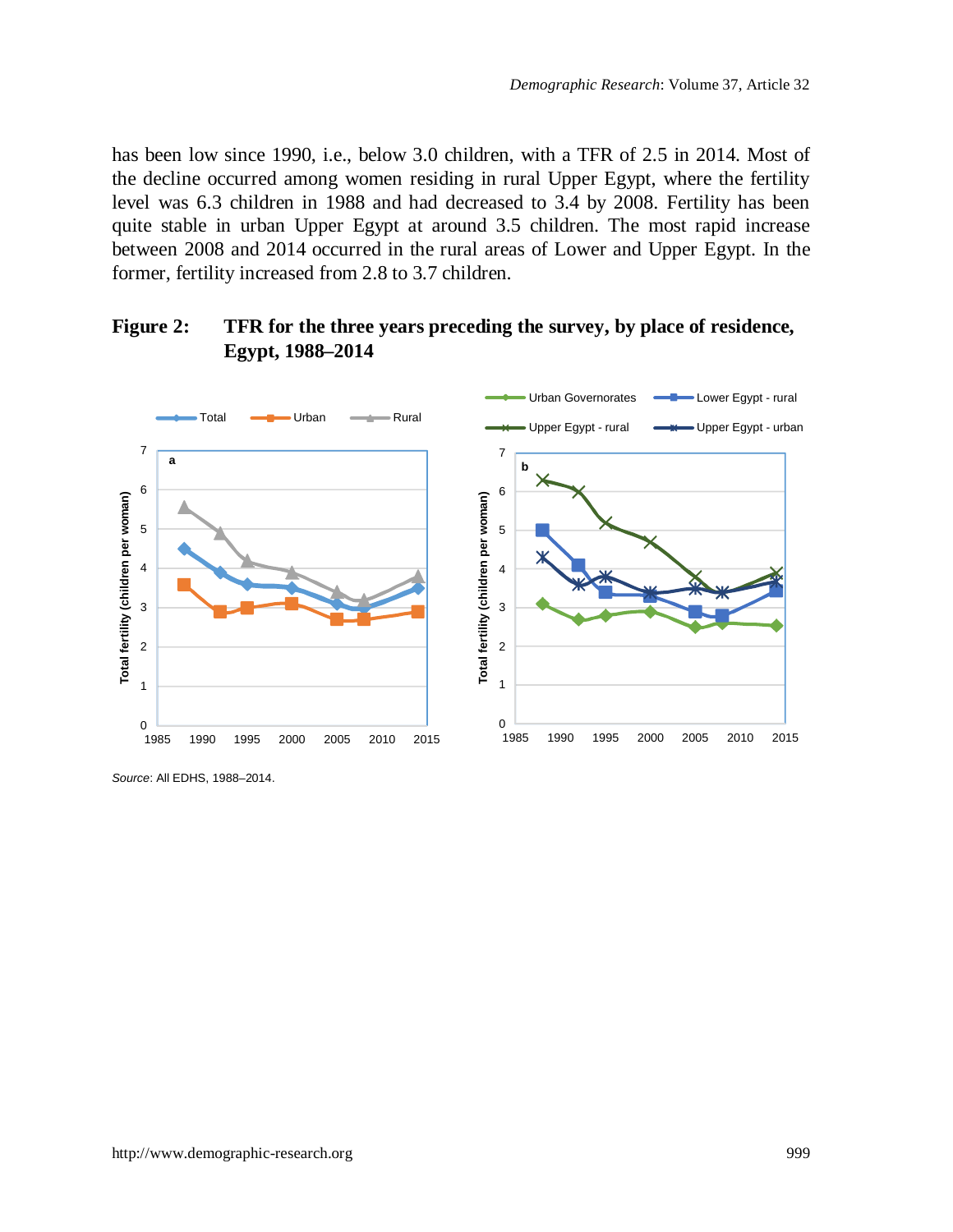**Figure 3: TFR for the three years preceding the survey by level of education, Egypt, 1988–2014**



*Source*: All EDHS, 1988–2014.

Two main phenomena can be observed by looking at the differentials by education in Figure 3. First of all, fertility convergence has been very strong among all education categories, especially since 2008 (included), which seems to show that education is less and less a factor of heterogeneity in Egypt: the difference between the fertility of women with no education and that of women with a higher education is now less than 1 child (0.8). This is the result of a strong decline in the fertility of women with less than primary education, from 5.6 to 3.8 children in the 1988–2014 period, while in the same period the fertility of women with secondary education or higher was stable at around 3 children. The difference was very large for the 20–24 age group but had almost disappeared by the time of the 2014 survey (see Annex Figure A-2). The other phenomenon is that from 2005 the increase can be observed for women with higher education (from 2.5 to 3.0 children) and from 2008 for all education categories. This is happening in a context where the gap in educational attainment between males and females has almost disappeared among younger cohorts under the age of 25 years (EDHS 2014).

Figure 4 shows an interesting feature of the fertility pattern. In all EDHS until 2008 the fertility within age groups was lower than in the preceding survey, and the pattern was very similar, with mostly women in the 20–24 and 25–29 age groups bearing children, and very few at older ages. The 2014 EDHS shows a totally different pattern: the fertility of women in all age groups increased between 2008 and 2014, but strikingly so for the age group 20–24, the age at which fertility peaks in 2014, and the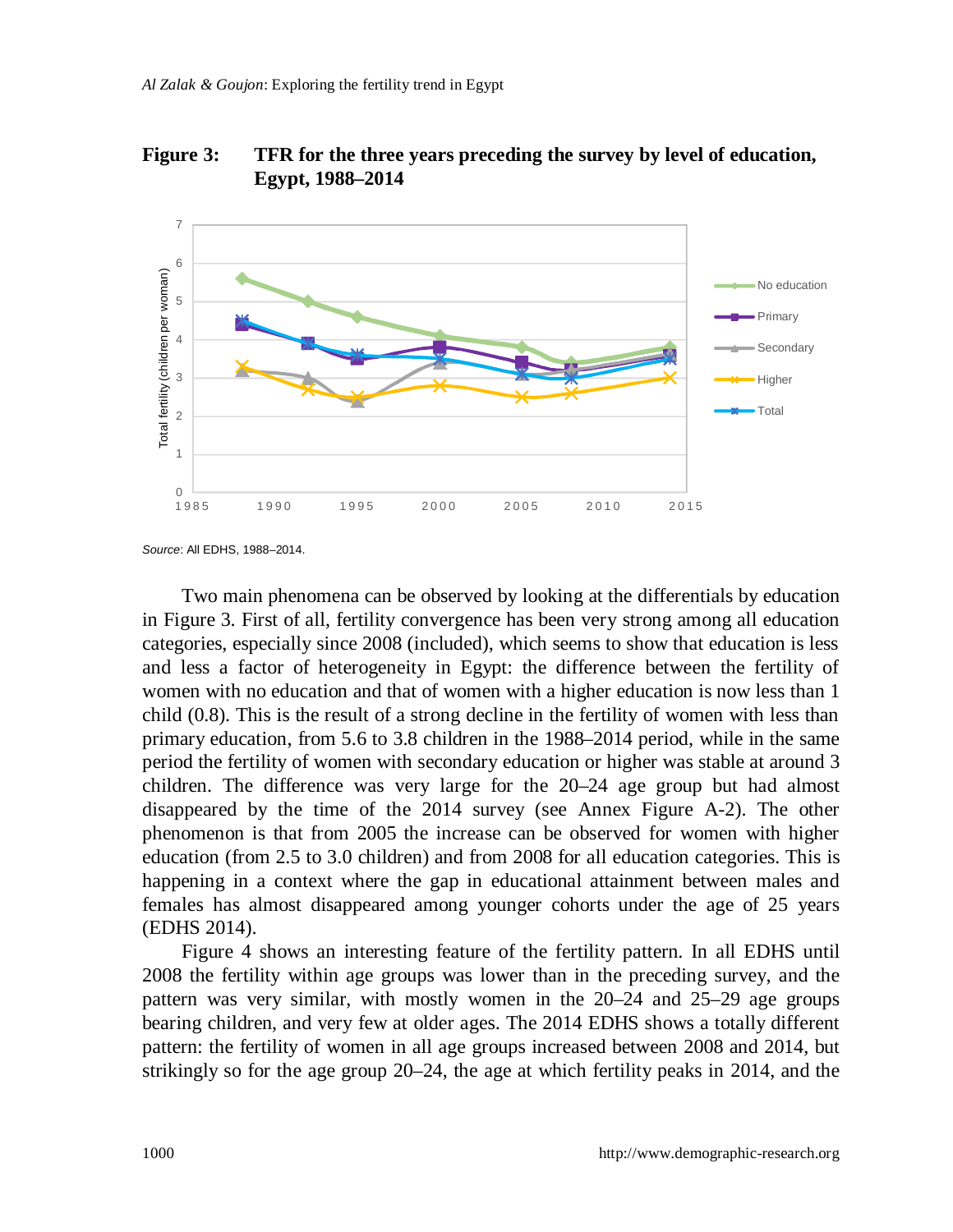age group 25–29. Hence, childbearing is increasingly concentrated among young women; an unusual pattern, as in countries experiencing the demographic transition the fertility curve tends to peak at older ages over time. Currently, an average Egyptian woman has 2.7 births by her 32nd birthday, more than  $\frac{3}{4}$  of her lifetime births. Appendix Figures A-1 and A-2 show that between 2008 and 2014 the increase in fertility in the age group 20–24 affected women residing in both urban and rural areas and women with both low and high levels of education.





*Source*: All EDHS, 1988–2014.

In Egypt, as in other Arab countries, marriage is almost universal and linked to fertility, and Rashad and Khadr (2002) have shown that postponement of age at first marriage and overall marriage decline are more important in explaining fertility decline in Arab countries than family planning. Table 1 reveals several important facts about the lives of women in Egypt. While the share of never married women increased until 2005<sup>6</sup>it declined very rapidly in the two subsequent surveys in 2008 and 2014. In the 2014 survey it was around 26%, lower than at any time in the previous 25 years. While, according to all EDHS, between 1988 and 2014 the median age at first marriage increased from 18.5 to 20.8 years and the median age at first birth from 20.8 to 22.6

<span id="page-8-0"></span> $<sup>6</sup>$  The divorce and widowhood rates remained constant at a low level (CAPMAS 2015).</sup>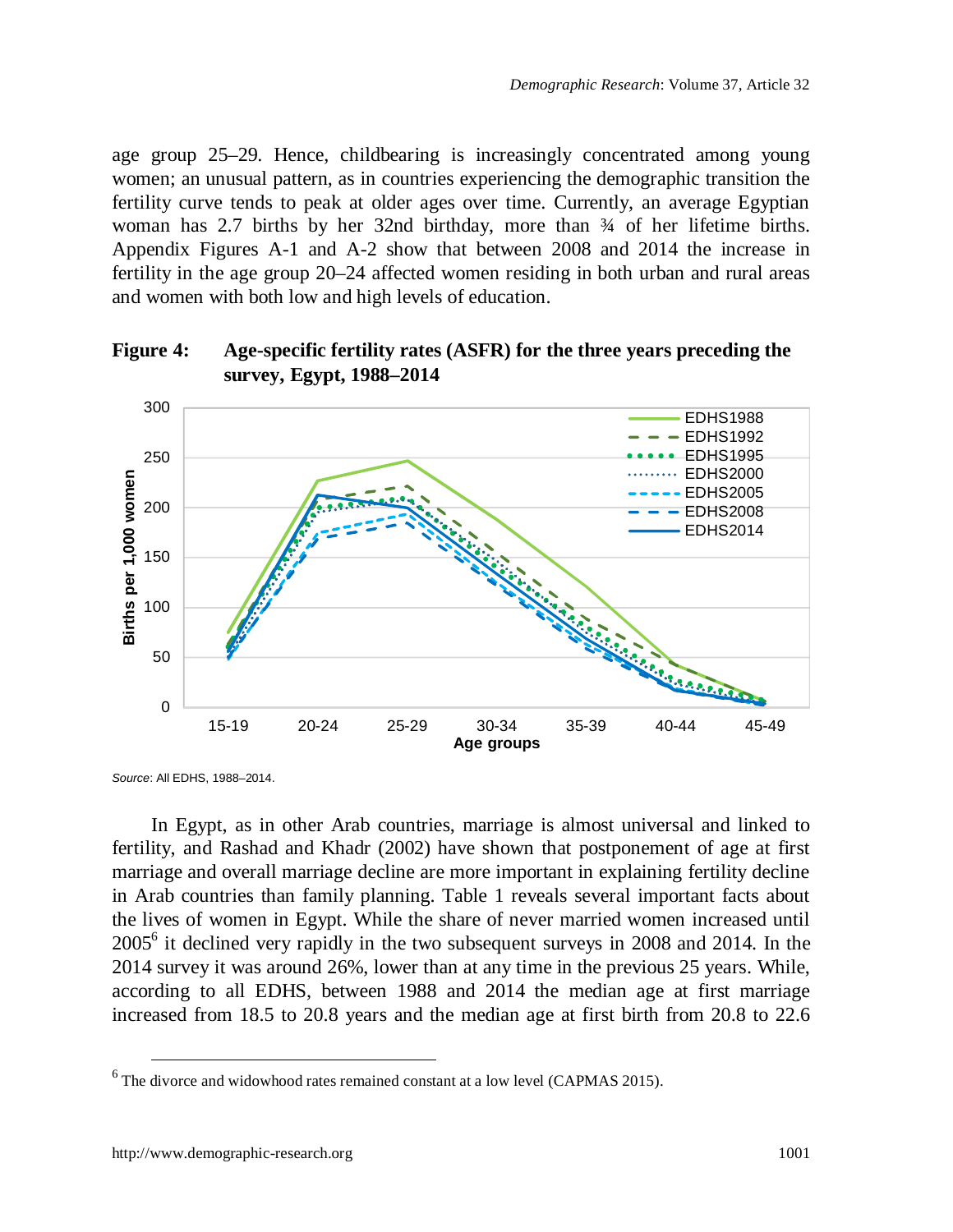years, a cohort analysis performed by Krafft (2016) reveals that both age at first marriage and age at first birth have actually been declining across cohorts, especially for those born between the mid-1970s and the mid-1980s. As observed for fertility, most of this change occurred among younger women aged 15 to 29, and particularly among those aged 20 to 24. It is important to note that teenage marriage is still very prevalent in Egypt: in 2014 more than half a million girls aged 15 to 19 were ever married (Youssef, Osman, and Roudi-Fahimi 2014).

Other key factors affecting fertility within marriage are contraceptive use and female employment. Table 1 reveals that between 1988 and 2008 overall contraceptive use increased among married women from 38% to 60%, plateaued after 2000, and then declined slightly in 2014 to 59%. The stall in the increase in contraceptive use is visible across all age groups except for those aged 45–49 years. Table 1 also shows that the share of employed women is very low – even lower in 2014 than in 1995 (16% vs. 19%). Participation rates in the labour force are higher among women above 30, which is partly due to a cohort effect, visible if we look across the diagonal in Table 1. The proportions of women born in the 1960s–1970s (aged 25 to 34 in 1995) who had worked in the last 12 months were higher throughout the ages compared with the proportions of those born later, who are much less likely to ever join the labour force (see Section 4 and Assaad and Krafft 2013).

These few elements draw the picture of a country where there is an interruption in or a slowdown of the convergence towards low patterns of childbearing. However, most of this information mixes up several cohorts of women. Before looking at the changes across cohorts, in the next section we aim to verify the quality of the data.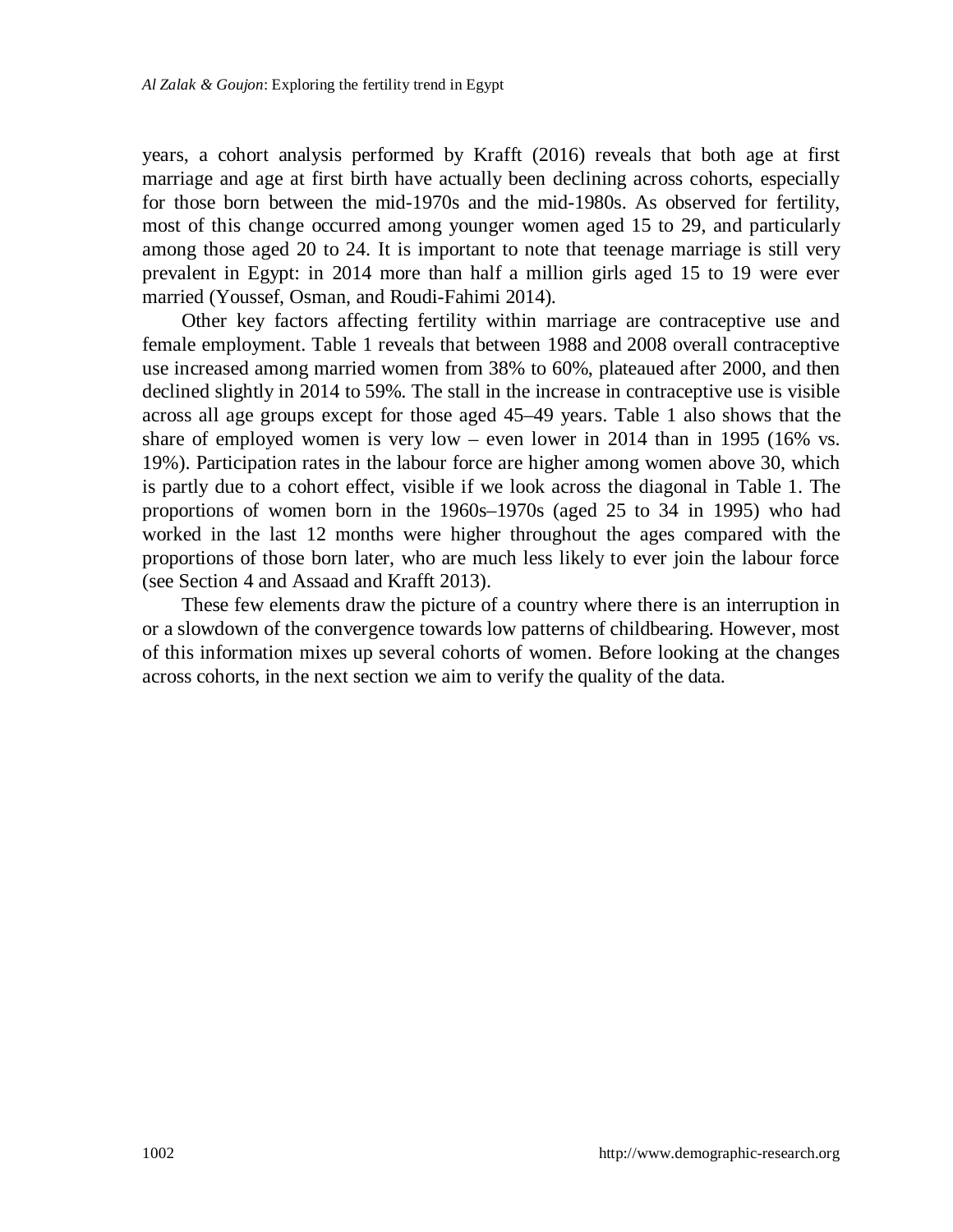**Table 1: Percentage of women who never married, percentage of married women currently using contraception, and percentage of married women who worked in the last 12 months and are currently working, by age, Egypt, 1988–2014**

| Share          | <b>EDHS</b> | 15-19 | $20 - 24$ | 25-29 | 30-34 | 35-39 | 40-44 | 45-49 | Total |
|----------------|-------------|-------|-----------|-------|-------|-------|-------|-------|-------|
|                | 1988        | 84.5  | 40.3      | 15.6  | 5.1   | 2.2   | 1.5   | 1.8   | 29.5  |
|                | 1992        | 86.1  | 43.4      | 13.4  | 4.9   | 2.5   | 2.3   | 0.9   | 29.6  |
| Never-married  | 1995        | 85.7  | 41.9      | 13.4  | 5.1   | 2.6   | 1.9   | 1.2   | 29.8  |
| women          | 2000        | 88.1  | 45.6      | 16.2  | 6.1   | 3.0   | 1.8   | 1.5   | 31.9  |
|                | 2005        | 87.5  | 48.9      | 18.7  | 6.0   | 3.6   | 2.5   | 1.7   | 33.5  |
|                | 2008        | 86.6  | 46.2      | 17.7  | 6.9   | 3.6   | 2.1   | 1.9   | 30.7  |
|                | 2014        | 85.3  | 38.9      | 12.9  | 6.8   | 3.1   | 2.0   | 1.7   | 25.9  |
|                | 1988        | 5.5   | 24.3      | 37.1  | 46.8  | 52.8  | 47.5  | 23.4  | 37.8  |
|                | 1992        | 13.3  | 29.7      | 46.0  | 58.8  | 59.6  | 55.5  | 34.5  | 47.1  |
| Married women  | 1995        | 16.1  | 33.2      | 47.6  | 58.1  | 60.7  | 58.8  | 33.3  | 47.9  |
| using          | 2000        | 23.4  | 42.7      | 57.0  | 67.2  | 68.0  | 63.4  | 42.0  | 56.1  |
| contraception  | 2005        | 26.3  | 44.7      | 57.4  | 69.0  | 73.3  | 70.1  | 47.8  | 59.2  |
|                | 2008        | 23.4  | 44.6      | 59.8  | 67.6  | 74.3  | 72.5  | 51.9  | 60.3  |
|                | 2014        | 20.5  | 42.3      | 55.2  | 64.6  | 72.6  | 71.0  | 54.0  | 58.5  |
|                | 1995        | 3.0   | 8.0       | 16.5  | 25.9  | 24.4  | 23.6  | 17.8  | 18.9  |
| Married women  | 2000        | 2.6   | 5.7       | 15.0  | 19.6  | 24.9  | 21.4  | 16.3  | 16.8  |
| who worked in  | 2005        | 6.9   | 9.0       | 16.2  | 23.3  | 26.7  | 31.6  | 28.3  | 21.5  |
| last 12 months | 2008        | 2.7   | 5.0       | 13.3  | 16.6  | 20.2  | 24.0  | 24.8  | 16.4  |
|                | 2014        | 3.1   | 5.1       | 12.5  | 17.1  | 20.0  | 20.3  | 22.8  | 15.5  |

*Source*: All EDHS, 1988–2014; weighted by sample weight.

## **3. Data quality and adjustment**

It is important to control for the quality of the data, i.e., whether the data used for the analysis is biased and the observed trend is just an artefact of the collected data. As alreadymentioned, Demographic and Health Surveys<sup>7</sup> are the main data source for analysing fertility in Egypt. We have looked at several quality aspects that could affect fertility indicators because they change the number of women exposed to pregnancy in each age group or the number of births that they experienced during survey periods. We looked at the many aspects of quality concern developed by Schoumaker (2014) and listed below: $8$ 

<span id="page-10-0"></span><sup>&</sup>lt;sup>7</sup> Namely, the seven Egyptian Demographic and Health Surveys: 1988, 1992, 1995, 2000, 2005, 2008, and 2014.

<span id="page-10-1"></span><sup>&</sup>lt;sup>8</sup> We excluded selection bias in terms of mortality and international migration, which are more difficult to measure and less likely to affect fertility measurements in Egypt.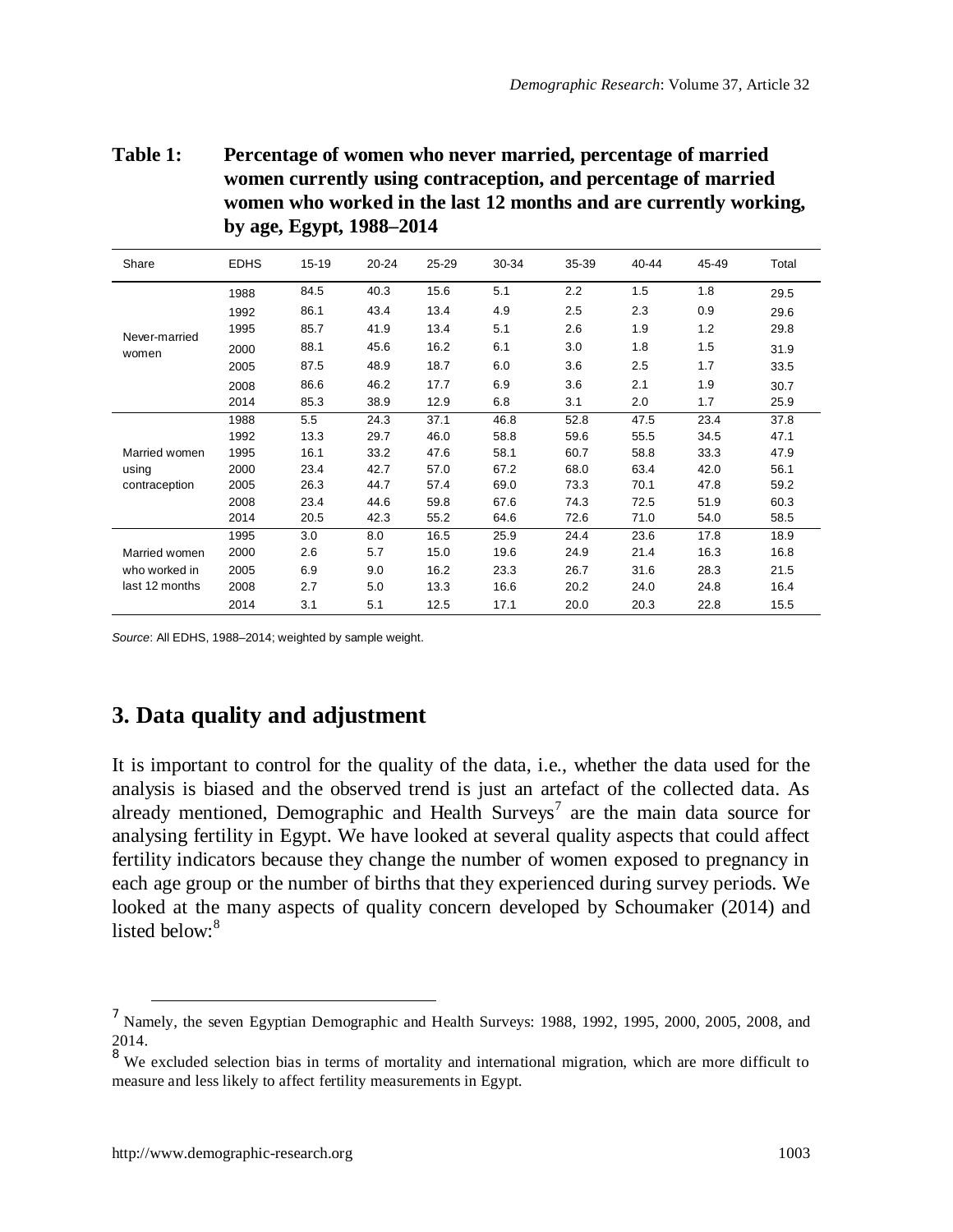- Heaping and misreporting of women's age and children's birth year
- Omission of recent births and displacement of births to avoid additional questions
- Potter effect affecting reporting of distant (especially first) births
- Sample implementation (over- or undersampling of some groups).

Annex Table A-1 summarizes the standardized scores obtained from calculating the main indices for measuring quality that are detailed in Al Zalak and Goujon (2017). Each index is ranked on a standardized score ranging from 1 (very rough data) to 5 (highly accurate data). In summary, we found that data quality problems were present in the EDHS samples from 1988 to 2014 but that the reliability of the surveys has increased over the years, especially in the last three surveys that are of particular interest to this paper. The displacement of births has been rising since 2000, and is particularly acute for the 2008 and 2014 EDHS. Dates of births are displaced from one calendar year to another by the interviewer or the interviewee to avoid filling in the section of the questionnaire on child health, which was expanded from the early 2000s and requires additional time from both sides (Pullum and Becker 2014). It is particularly present from the fifth to the sixth year preceding the 2000, 2005, 2008, and 2014 EDHS. However, displacement does not affect the TFR, which is measured for the three years preceding the survey.

We calculated retrospective fertility rates for each survey (from 1988 to 2014) covering the previous 15 years, $9$  which adds up to about 40 years of reconstructed data on fertility, fitting to them a non-parametric regression model (LOWESS) to smooth the curve. As shown in Figure 5, fertility declined from 6.5 to 4.5 children between 1973 and 1990 and to 3.5 children by 2000. Since then, however, the decline has halted at around 3.5 children per woman.

<span id="page-11-0"></span><sup>&</sup>lt;sup>9</sup> We used tfr2, a Poisson regression-based Stata module for computing fertility rates from birth histories (Schoumaker 2006, 2013).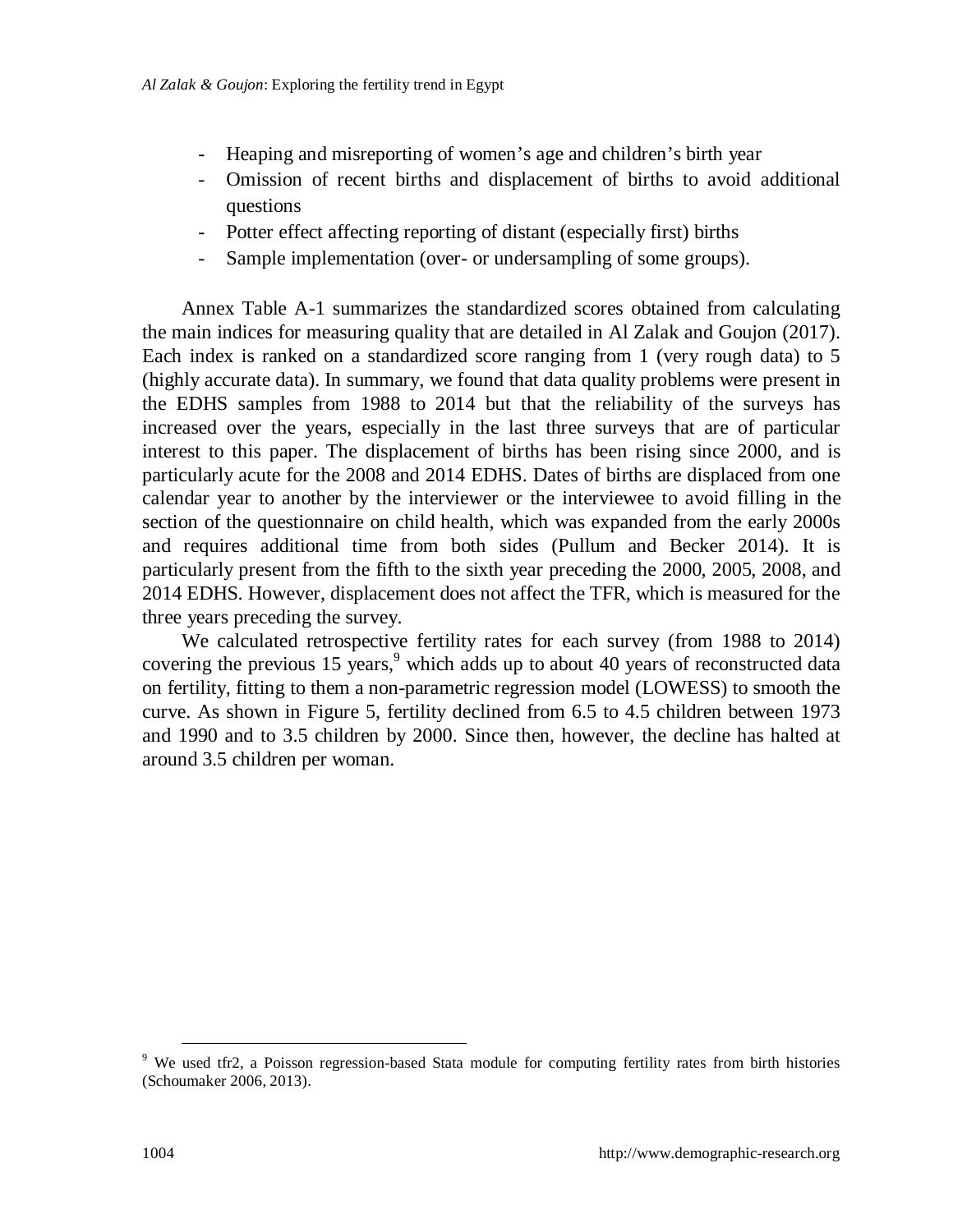

#### **Figure 5: 15-year reconstructed fertility trends, 1973–2014**

*Source*: Authors' calculation based on all EDHS, 1988–2014, using Stata package tfr2; smoothed with LOWESS.

## **4. What is happening?**

In this section we try to decompose the change and see what factors best explain the stall in fertility decline followed by an increase in the last period. We first use the method developed by Bongaarts and Feeney (1998) to check for a tempo effect in fertility using data on mother's age and birth order of child. While Figure  $6 -$  showing smoothed values based on a LOWESS regression model – indicates that there is no tempo effect across the overall fertility and that the mean age at birth is rather stable at around 28 years, Figure 7 illustrates one interesting feature, i.e., that if decomposed by parity, the stall is in fact the result of an increase in the births of parities 1, 2, and 3, compensated by a strong decline in the birth order 4-and-more children.<sup>[10](#page-12-0)</sup> Interestingly, Krafft (2016) has shown that employment in the public sector is negatively correlated with the transition from third to fourth child, while the relationship is positive for the transition to parities one and two. However, as discussed in Section 4, the lack of employment opportunities in the public sector is a potential determinant of the increase in fertility in Egypt.

<span id="page-12-0"></span><sup>&</sup>lt;sup>10</sup> Fourth and higher-order parities are grouped together because of the low number of cases. If we examine the percentage of births in the 2 years preceding each EDHS, we see that the share of birth order 4 has increased since 2005 and it is the percentage of births order 5+ which has been steadily declining since 1988.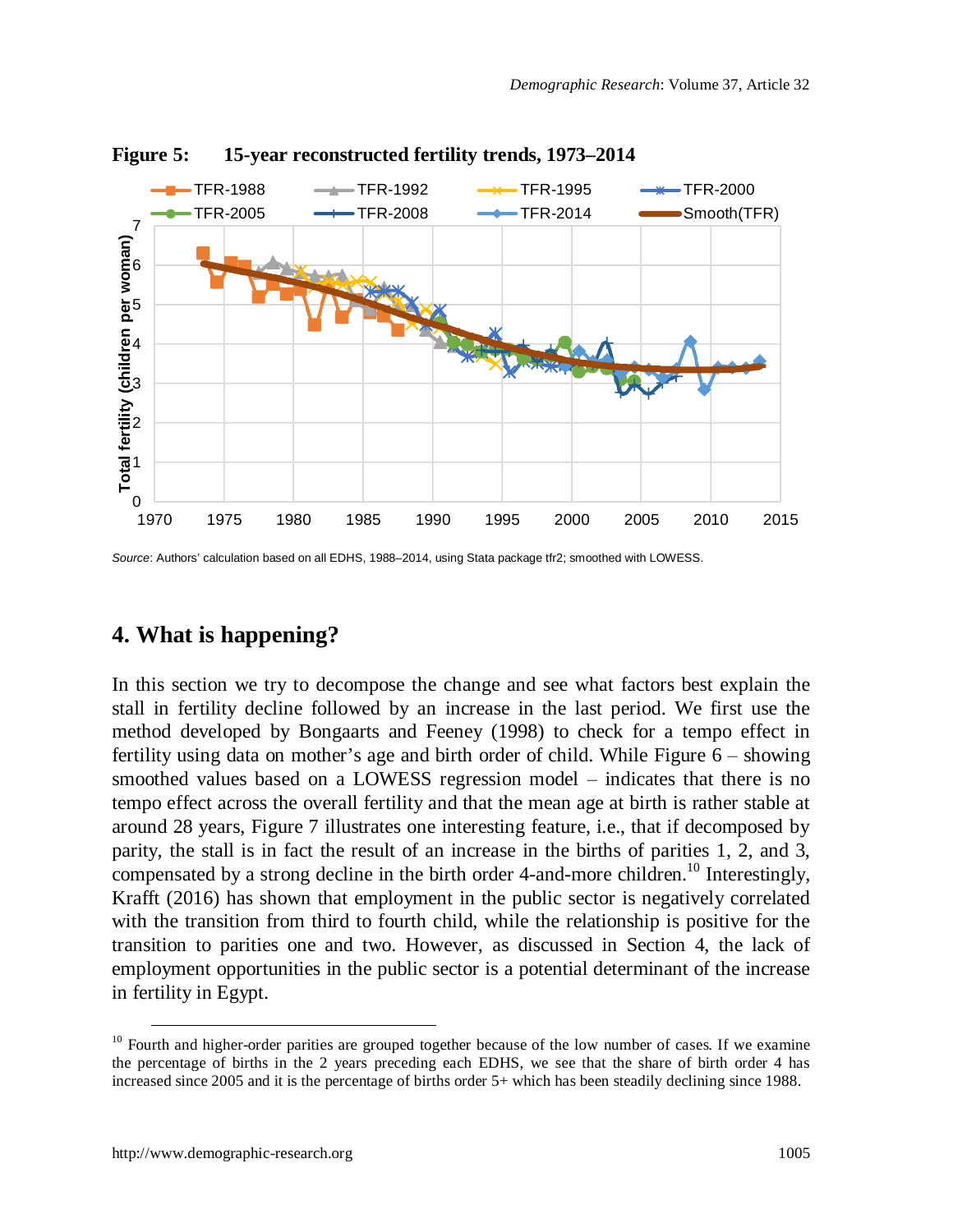

**Figure 6: Trend in TFR, tempo-adjusted TFR, and mean age at childbirth,**

*Source*: Authors' calculation based on all EDHS, 1988–2014; data weighted by sample weight, and awfactt; smoothed with LOWESS.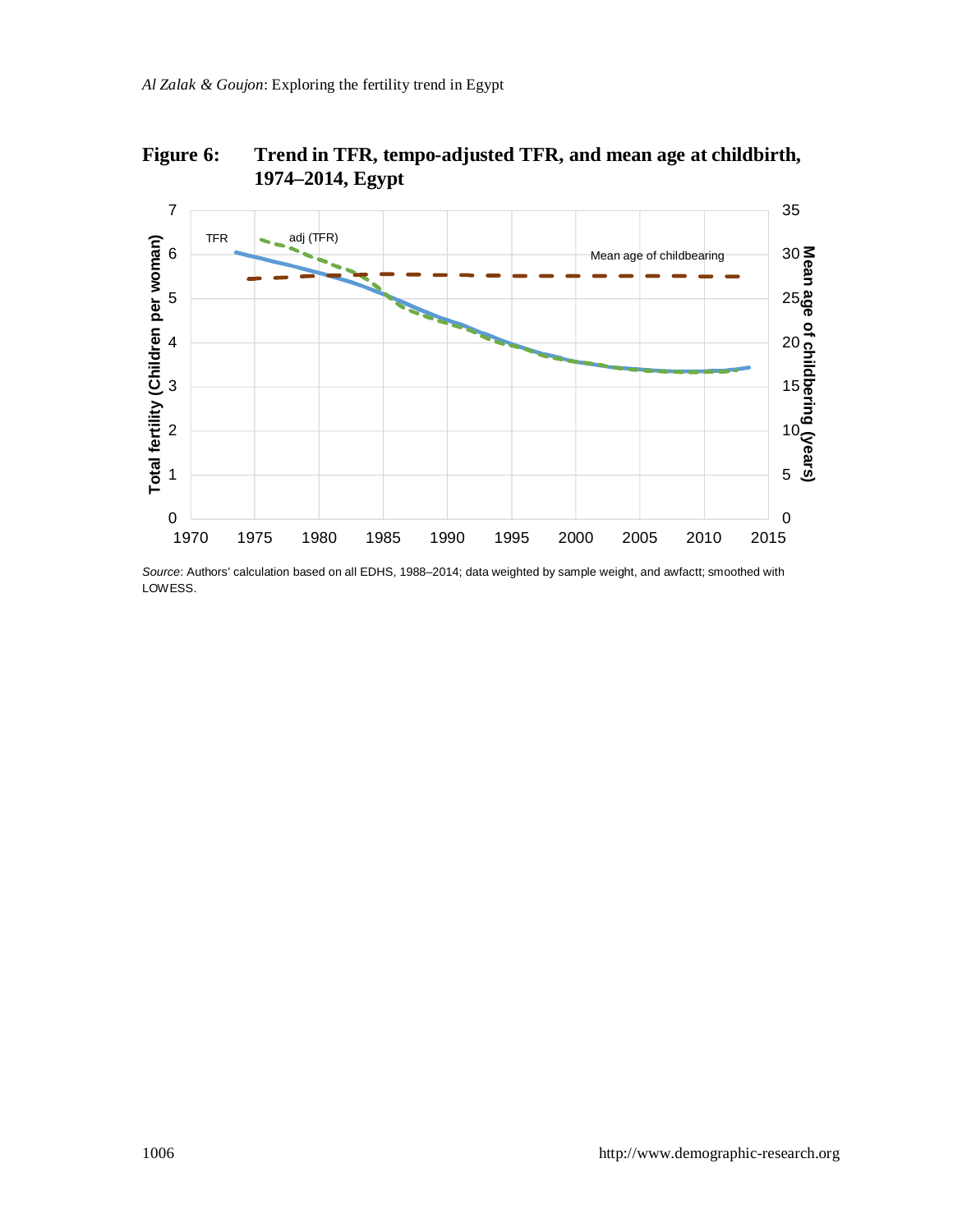**Figure 7: Trend in TFR, tempo-adjusted TFR and mean age at childbirth (MAC), 1974–2014, by birth order (a: birth order 1; b: birth order 2; c: birth order 3; d: birth order 4+)**



*Source*: Authors' calculation based on all EDHS, 1988–2014; data weighted by sample weight, and awfactt; smoothed with LOWESS.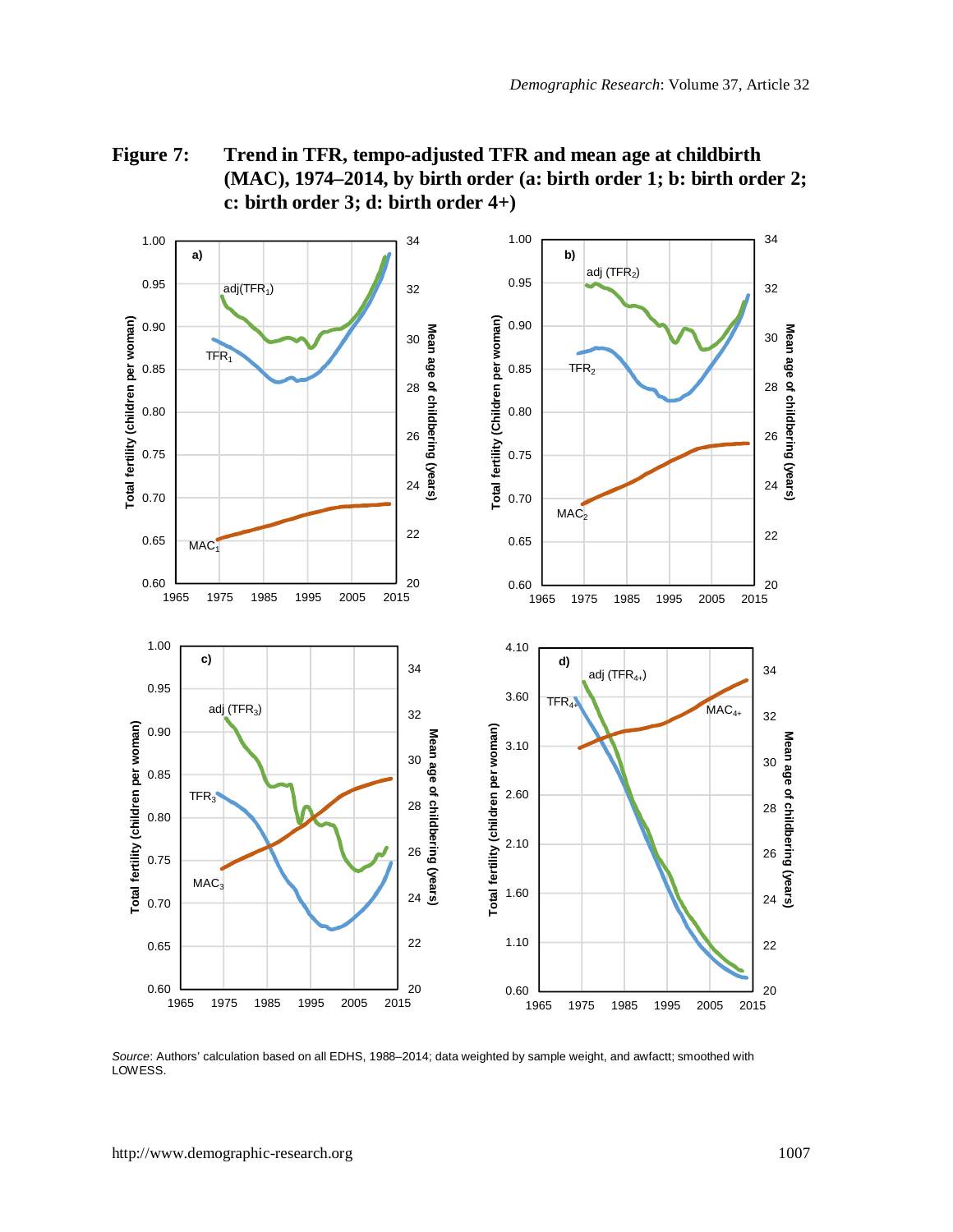We further perform an analysis of the proximate determinants of fertility (Bongaarts 1978). We are particularly interested in the relative impact of family planning and marriage, for several reasons. As mentioned before, marriage is almost universal in Egypt and the number of marriages increased dramatically between 2005 and 2014 (from 523,000 in 2005 to 953,000 in 2014), translating into an increase in the marriage rate from 7.4 per thousand in 2005 to 11.0 per thousand in 2014.

The median age at first marriage of the higher educated has been moving downwards since 1988, when it was close to 25 years, to around 22 years in 2014. During the same period the age at first marriage of all Egyptian women increased from 18.5 to 20.8 years. This increase is consistent across places of residence, governorates, and education groups, except for women with secondary education and more. This could be the effect of women not finding work after completing education and 'hurrying' into marriage and, with some delay (about 1.5 years), into childbearing (see Figure 8).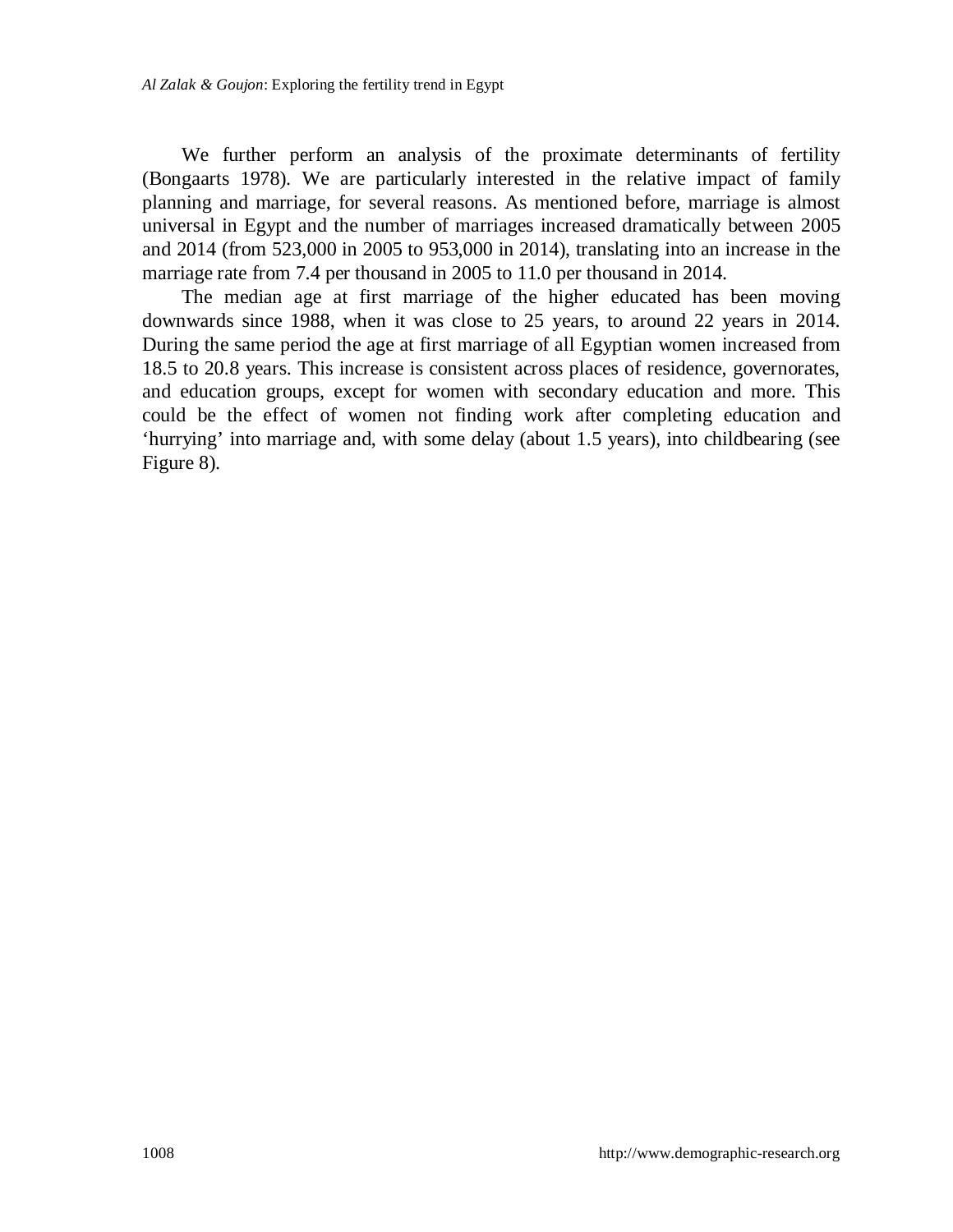



*Source*: Authors' calculation based on all EDHS, 1988–2014; data weighted by sample weight, and awfactt.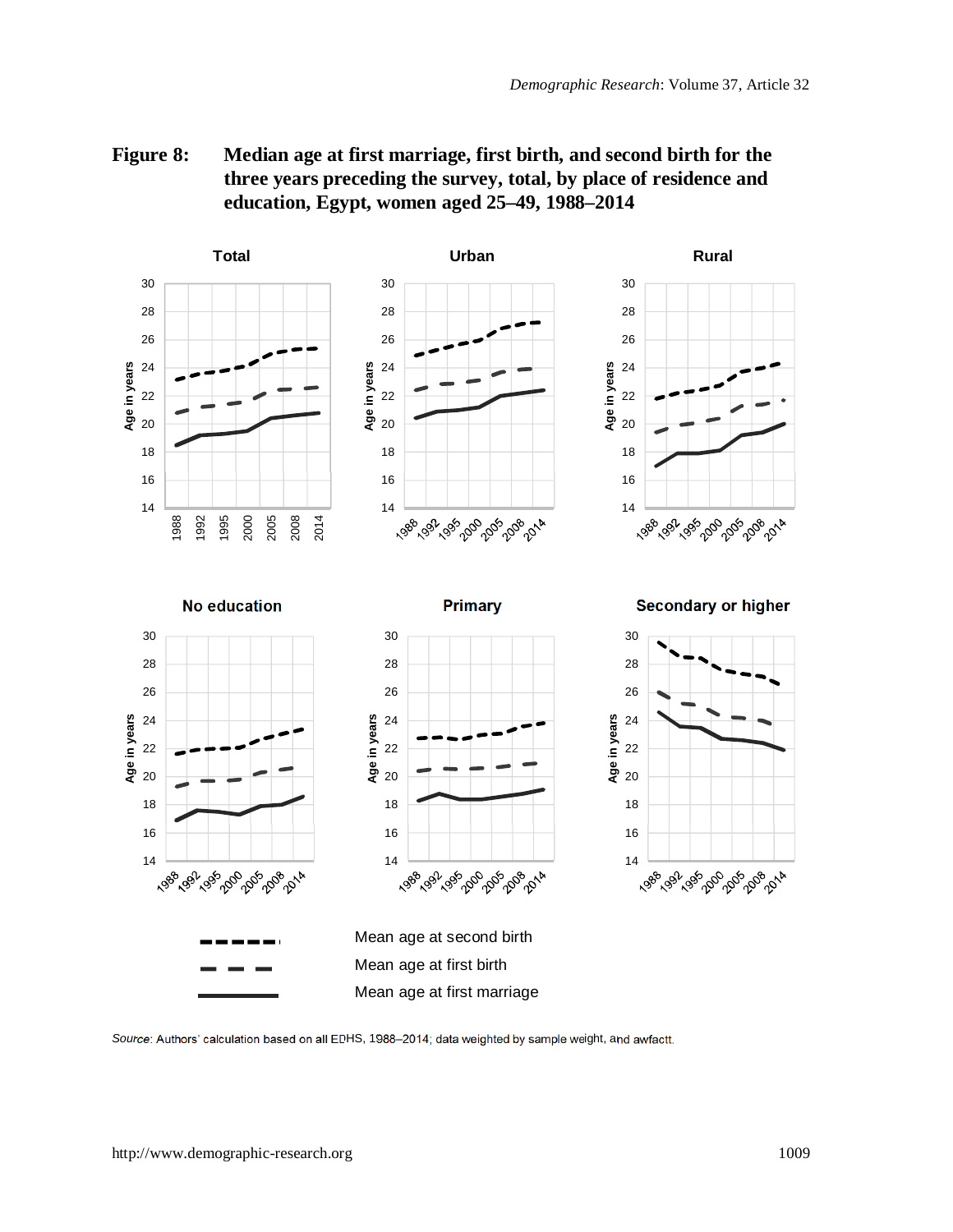We also look at family planning, which is interesting in the context of Egypt where the mean ideal number of children for all women between 1988 and 2014 indicates that the family norm of around three children is accepted by the authorities, who do not promote smaller families, $\frac{11}{11}$  $\frac{11}{11}$  $\frac{11}{11}$  and so will most likely prevail in the near to mid-term future.<sup>[12](#page-17-1)</sup> The ideal number of children varies little by age, region, place of residence, or level of education: it is always within  $\pm 15\%$  of that three-children value. This is in line with the fact that, when checking for family planning demand, it does not seem to be the case that women have become less knowledgeable – more than 99% of all cohorts of married women interviewed between 1988 and 2014 had some knowledge about moderncontraceptive methods<sup>13</sup> – or have less overall access to family planning, although we did notice a small dip in the share of married women using contraception between 2008 and 2014 (see Table 1). Since 2005 there has been almost no difference between education groups, although contraceptive use in Upper Egypt is still lower than in other regions. An interesting feature of contraceptive use is the evolution of the choice of method. Most couples using family planning methods rely on the IUD (intrauterine device) or the contraceptive pill. However, there has been a considerable shift. In 1988 the same proportion of women used either the pill or the IUD (around 40%). However, by 1995 women had shifted in favour of the IUD (above 60%), while the share of women using the pill dropped to 20%. This share did not change until 2008, when it started converging again, with a drop in the proportion of women using the IUD (to 51% in 2014) and an increase in the share of women using the pill (27% in 2014). As shown in Figure 9a–b, this trend is particularly acute among the  $20-24$  and  $25-29$ age groups, which are the ages at which women are most fertile in Egypt, and when contraceptive use is very low.

<span id="page-17-0"></span> $11$  However, in 2017 the parliament examined the possibility of developing a campaign aimed at encouraging smaller families. See: [http://www.al-monitor.com/pulse/originals/2017/02/egypt-population-growth-national](http://www.al-monitor.com/pulse/originals/2017/02/egypt-population-growth-national-strategy-two-child-policy.html)strategy-two-child-policy.html [accessed on August 21, 2017]

<span id="page-17-1"></span> $12$  The total wanted fertility rate (a hypothetical measure of what the TFR would be given age-specific fertility rates for a recent past period if all women's fertility preferences in terms of wanted births were perfectly realized) shows more variation across EDHS and an increase in the recent period from 2005 to 2014 from 2.3 to 2.8 wanted births per woman.

<span id="page-17-2"></span> $13$  Modern methods of contraception are the following: pill, IUD, injectable, implant, vaginal methods, male condom, female sterilization, male sterilization, and emergency contraception.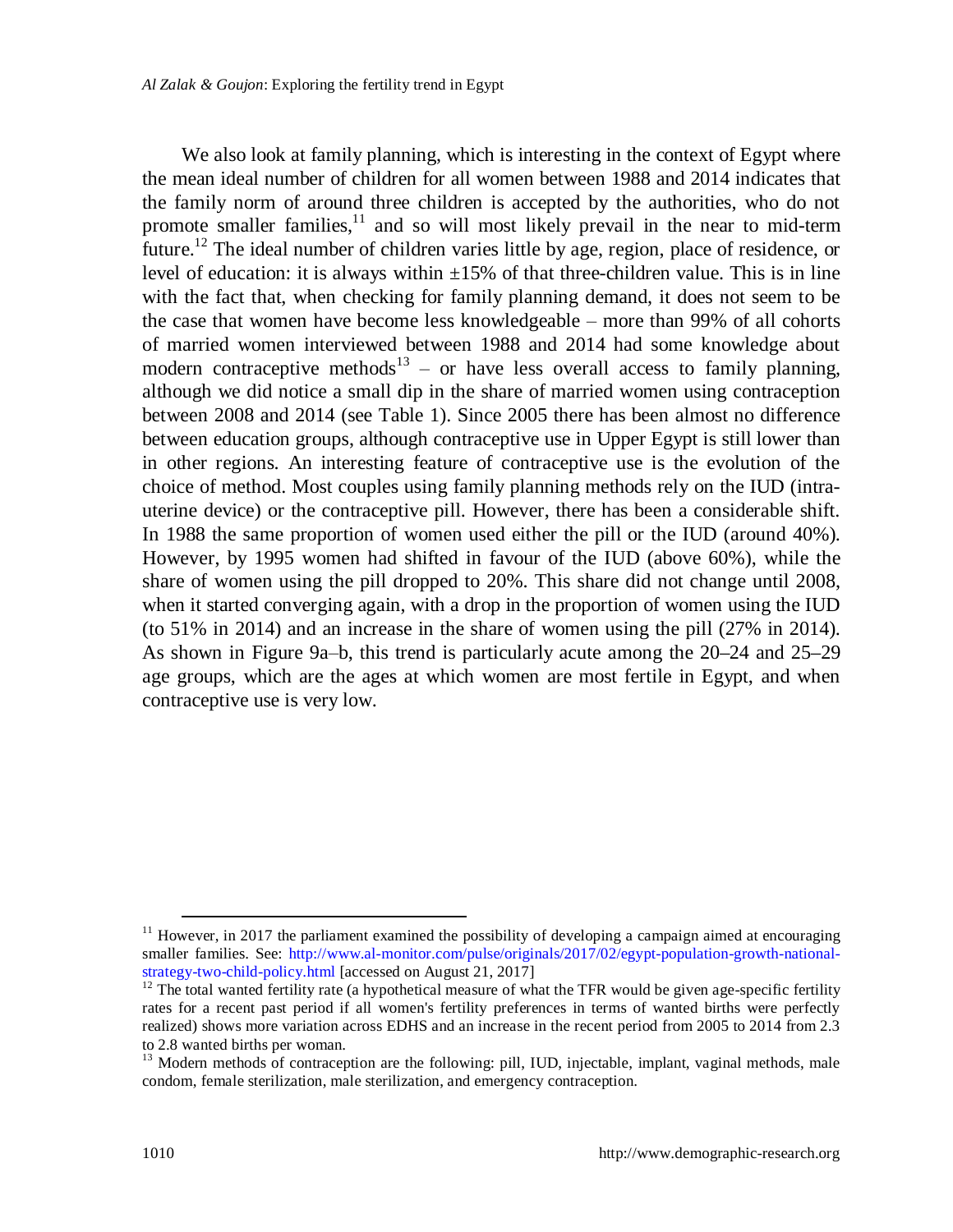#### **Figure 9: Trend in use of family planning methods (pill, IUD, and other methods), Egypt, 1988–2014**



**a) all married women b) married women aged 20–24 and 25–29**

This trend could be an important determinant of the stall in fertility decline, as the probability of pregnancy is lower when using an  $IUD$  – once in place, women are 99% protected against pregnancy for 5 to 10 years  $-$  than it is with the pill, which is almost as efficient when taken properly, but practical effectiveness is lower (91%) since it is more susceptible to forgetfulness on a daily basis (CDC 2013; Baschieri and Hinde 2007). The choice of the pill over IUD is also a sign that more women are opting for a method that is easier to discontinue.

While several authors have observed that family planning appeared to be less of a priority during the last years of the Mubarak regime than it was at the beginning in the 1980s and 1990s (Khalifa, DaVanzo, and Adamson 2000; Ibrahim 1995) and even less so under president Morsi or the governments that have followed, $14$  it seems that the demand for family planning has been increasingly satisfied  $-$  in 2014, only 18% of the demand was not satisfied and  $20\%$  by modern methods (EDHS 2014) – and practitioners in the field do not report any particular shortages in the availability of

*Source*: All EDHS, 1988–2014; data weighted by sample weight.

<span id="page-18-0"></span><sup>14</sup> See, for instance, Fahim's (2013) *New York Times* article.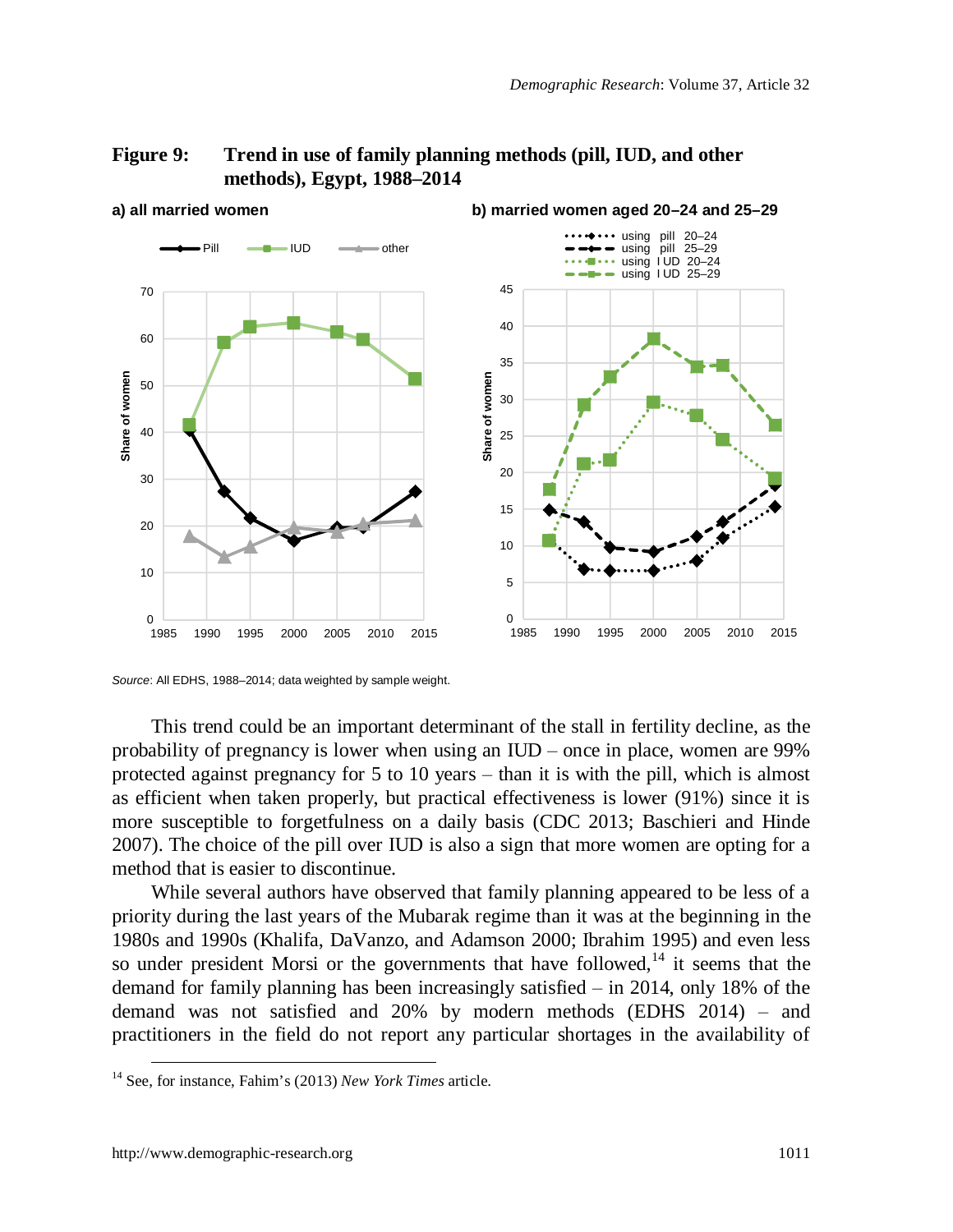modern contraception (Devi 2013). The Ministry of Health and Population is the main provider of family planning in Egypt, together with the private sector and pharmacies. NGOs have become marginalized because of lack of funding (Abdel-Tawab, Oraby, and Bellows 2016).

In order to identify the mechanisms through which the factors that are discussed in Section 4 may affect fertility, we implemented a proximate determinants analysis as conceived by Bongaarts (1978) and updated recently (Bongaarts 2015) to identify particularly the role of marriage and contraception prevalence, together with the other determinants (abortion, postpartum infecundability, and sterility), in fertility dynamics.

For each EDHS, we follow Bongaarts (2015) to calculate four indices of the proximate determinants of fertility:

- Index of marriage  $(C_m)$
- Index of contraceptive use  $(C_c)$
- Index of abortion  $(C_a)$
- Index of postpartum infecundability  $(C_i)$

They are linked by the following equation:

$$
\mathbf{TFR} = \mathbf{C}_m \times \mathbf{C}_c \times \mathbf{C}_i \times \mathbf{C}_a \times \mathbf{T} \mathbf{F}
$$
 (1),

where  $TF$  is the total fecundity rate. Since the calculations according to Bongaarts (2015) lead to heaping in the total fecundity rate, we chose to fix it around the value of 15.3 as proposed by Johnson et al. (2011), and use the following equation:

$$
TFR = C_m \times C_c \times C_i \times C_a \times (15.3 \times R)
$$
 (2),

where *R* is a factor adjusting the four calculated *C*s to the given TFR. As mentioned by Johnson, Noureddine, and Rutstein (2011), while we report about *R* in the table we do not interpret it, but rather use the fluctuations in its value to check for the fitting of the model. The TFR for each EDHS is calculated from births and exposure during the three years (36 months) prior to each woman's month of interview.

 $C<sub>m</sub>$  or index of non-marriage is calculated as the ratio of the TFR to the total marital fertility rate (*TM*),

$$
C_m = \frac{TFR}{TM} = \frac{\sum f(\mathbf{a})}{\sum_{m(\mathbf{a})}^{f(\mathbf{a})}}
$$
(3),

using the fertility rates *f* and marriage rates *m* at all ages *a*.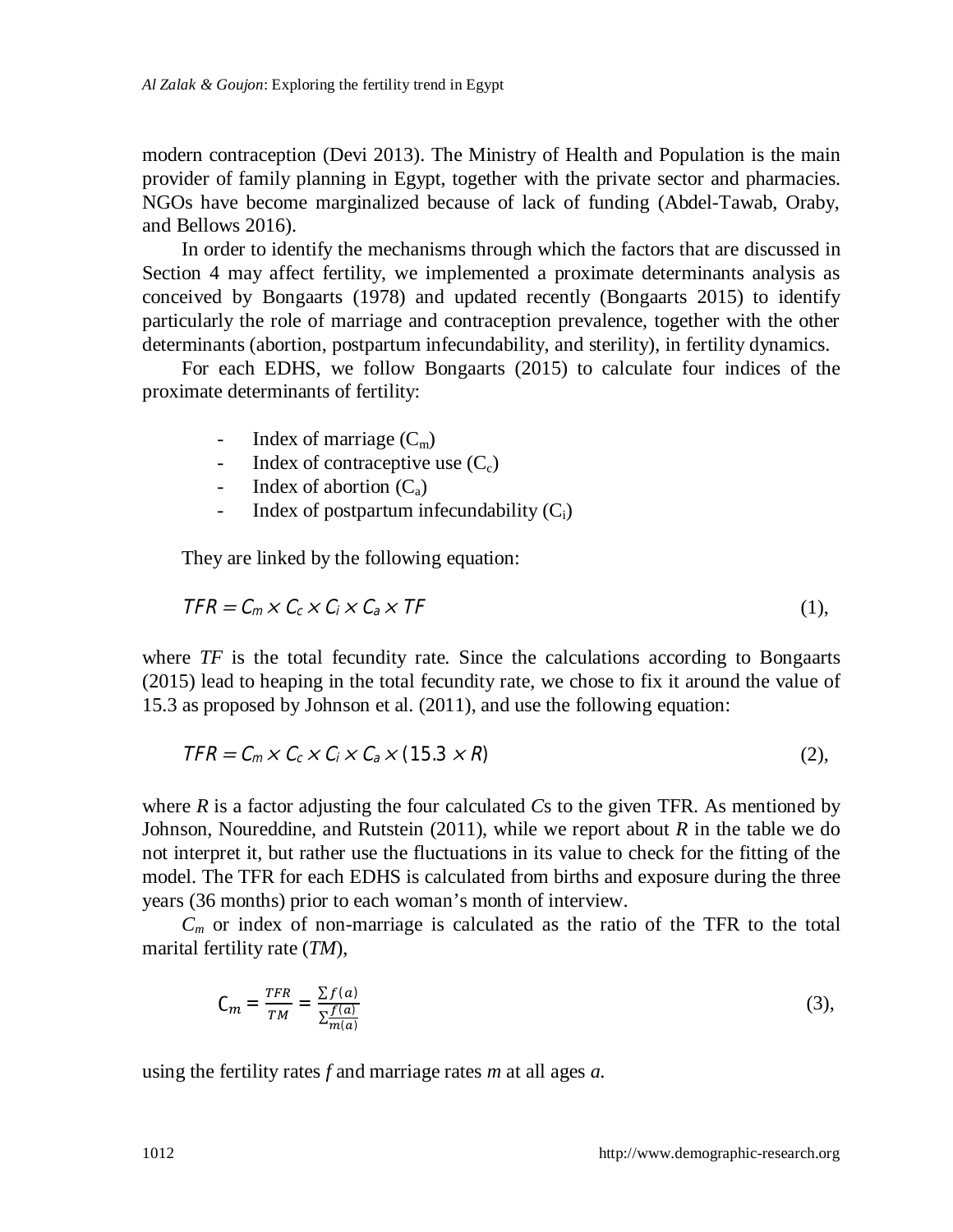$C_c$  represents contraceptive use and contraceptive effectiveness. It is calculated as:

$$
C_c = \mathbf{1} - \mathbf{1.08} \times u \times e \tag{4},
$$

with *u* being the contraceptive prevalence by age  $-$  the proportion of married women practising contraception  $-$  and  $e$  the average effectiveness using weights for the useeffectiveness of each method. 1.08 is the sterility correction factor (Bongaarts and Potter 1983; Nortman 1980).

 $C_i$  represents the reduced risk of exposure, mostly due to breastfeeding, and is calculated as:

$$
C_i = \frac{20}{18.5 + i} \tag{5}
$$

where  $i$  is the average duration in months of postpartum infecundability. The formula is based upon empirical evidence collected by Bongaarts.

 $C_a$  represents the pregnancies that do not materialize into a birth. In the case of Egypt, where abortion is illegal (and as a result not reported in any of the EDHS), its calculation is difficult. Bongaarts (2015) proposes a solution and calculates it as follow:

$$
C_a = \frac{TFR}{TFR + b.TAR} \tag{6}
$$

where *b* is the number of births averted by an abortion and approximated by the ratio of the average reproductive time associated with an abortion (14 months according to Bongaarts and Potter 1983) to the average reproductive time associated with a live birth (18.5 according to the same source). Since *TAR*, the Total Abortion Rate, is not available for Egypt, we use the approximation developed by Westoff (2008).

Table 2 provides the values for the four *C*s and their effect on fertility; in other words the relative contribution of each of the proximate determinants to the level of fertility. A value of the index close to 1 means that the proximate determinant will have a negligible inhibiting effect on fertility, and, respectively, a value closer to 0 means a large inhibiting effect. We see that the effect of breastfeeding on infecundability has been diminishing considerably, particularly between 1995 and 2000. Since 2000, breastfeeding's reducing effect on fertility has been below the 20% mark. Contraception clearly has the strongest effect on fertility: between 1995 and 2000 its impact on fertility increased from 49% to 61%. However, since 2000 it has stalled. Also nonmarriage has very little effect on fertility, and the index increased quite strongly between 2008 and 2014 (from 0.73 to 0.76). The stall in all the determinants of fertility decline since 2000 is in line with the stall in the fertility decline, particularly for the 15–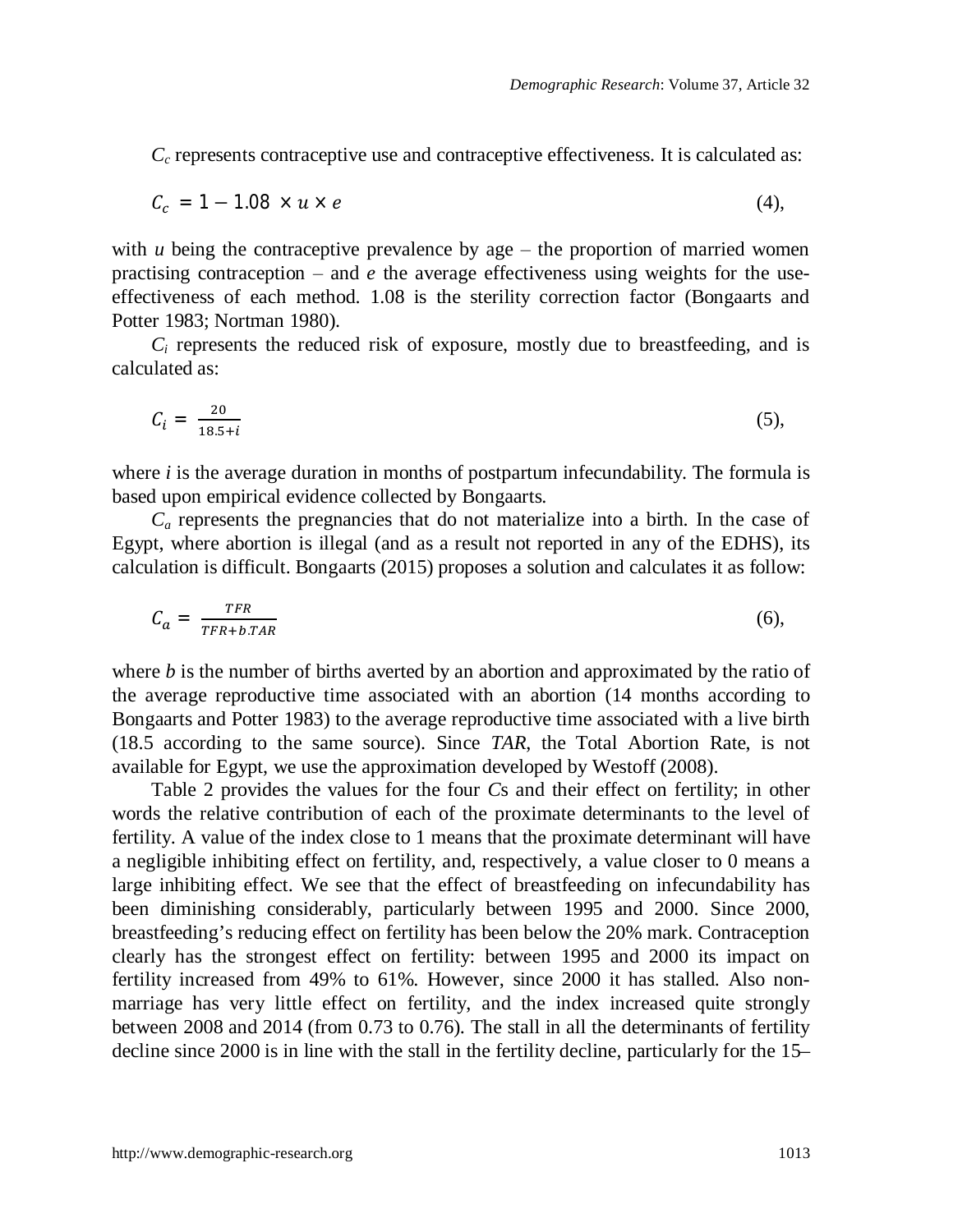19 and 20–24 age groups (not shown), where the inhibiting effect of contraception and marriage has been diminishing since the 2000s, and particularly since 2005.

|                  |                     | 1988 | 1992 | 1995 | 2000 | 2005 | 2008 | 2014 |
|------------------|---------------------|------|------|------|------|------|------|------|
|                  |                     |      |      |      |      |      |      |      |
| Lactation        | Effect on fertility | 28%  | 26%  | 24%  | 15%  | 14%  | 11%  | 14%  |
|                  | Index (Ci)          | 0.82 | 0.81 | 0.83 | 0.89 | 0.89 | 0.91 | 0.90 |
| Induced abortion | Effect on fertility | 13%  | 13%  | 15%  | 13%  | 15%  | 16%  | 12%  |
|                  | Index $(Ca)$        | 0.89 | 0.89 | 0.87 | 0.89 | 0.87 | 0.86 | 0.90 |
| Contraception    | Effect on fertility | 43%  | 48%  | 49%  | 61%  | 61%  | 63%  | 64%  |
|                  | Index (Cc)          | 0.62 | 0.52 | 0.51 | 0.42 | 0.39 | 0.38 | 0.40 |
| Non-marriage     | Effect on fertility | 16%  | 12%  | 12%  | 11%  | 11%  | 10%  | 10%  |
|                  | Index $(Cm)$        | 0.77 | 0.76 | 0.76 | 0.75 | 0.72 | 0.73 | 0.76 |
| R                |                     | 0.85 | 0.89 | 0.86 | 0.93 | 0.95 | 0.92 | 0.94 |
| <b>Total</b>     | Effect on fertility | 100% | 100% | 100% | 100% | 100% | 100% | 100% |
|                  | Index $(C_i)$       | 0.35 | 0.29 | 0.28 | 0.25 | 0.22 | 0.22 | 0.24 |

### **Table 2: Trends in the effect of each proximate determinant of fertility (Bongaarts indices) on the TFR**

*Note*: *Ct* is the products of all *C*s.

*Source*: Authors' calculation based on all EDHS, 1988–2014; data weighted by sample weight.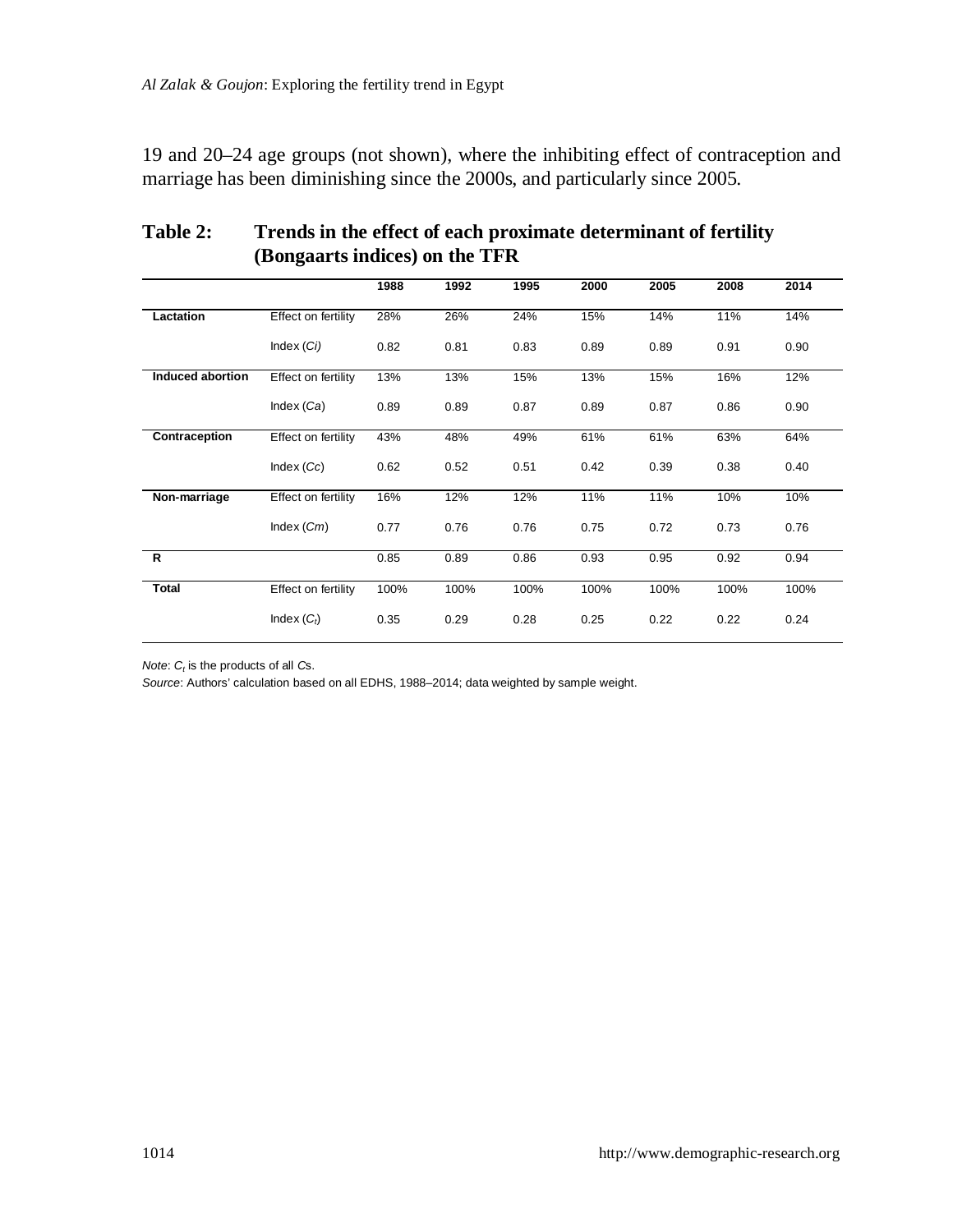

**Figure 10: Changes in the proximate determinants in Egypt, 1988‒2014**

*Source*: Authors' calculation based on all EDHS, 1988–2014; data weighted by sample weight.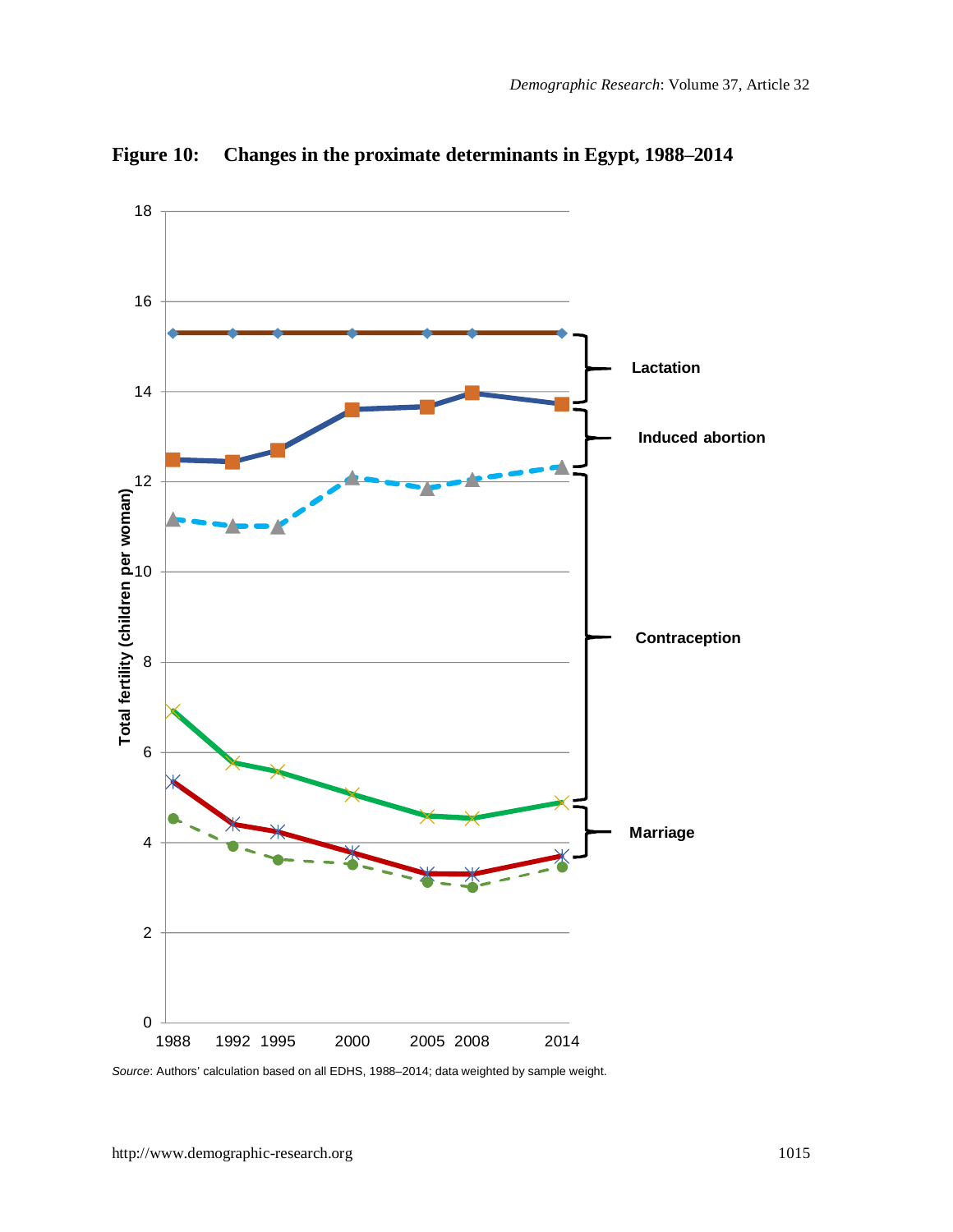The sections above seem to imply that the stall in fertility decline and the increase since 2008 are the result of an increase in the birth of parities-one-to-three children, while there is a strong decrease in families with four and more children. The proximate determinants analysis does not provide an explanation, although we see that while family planning plays the most important role in inhibiting fertility its effect on the fertility decline is decreasing. This goes hand in hand with the fact that women are tending to opt for less effective methods (the pill vs. IUD). Therefore, we are still in need of explanations for the stalling fertility phenomenon, and must look further, into economic factors and women's employment.

### **5. Economic factors and women's employment**

Possibly the most convincing component that can explain the stalling decline and then increase in the last period is changes in the overall economic and labour market situation in Egypt and their impact on women's lives and fertility behaviours. Although the observed demographic, economic, and educational development trends do not necessarily point in the direction of a fertility stall, some mechanisms can explain why they do in the particular context of Egypt.

First of all, whereas the labour market participation rate of men – meaning the proportion of the male population of working age that are either working or looking for work  $-$  is close to 100%, that of women is very low, 30% in 2014, and has been plateauing at this level since 2000 (see Figure 11a). In parallel, unemployment has been substantial for some time and has even slightly increased in the last few years, to 25% for women and 9% for men in 2014 (see Figure 11b).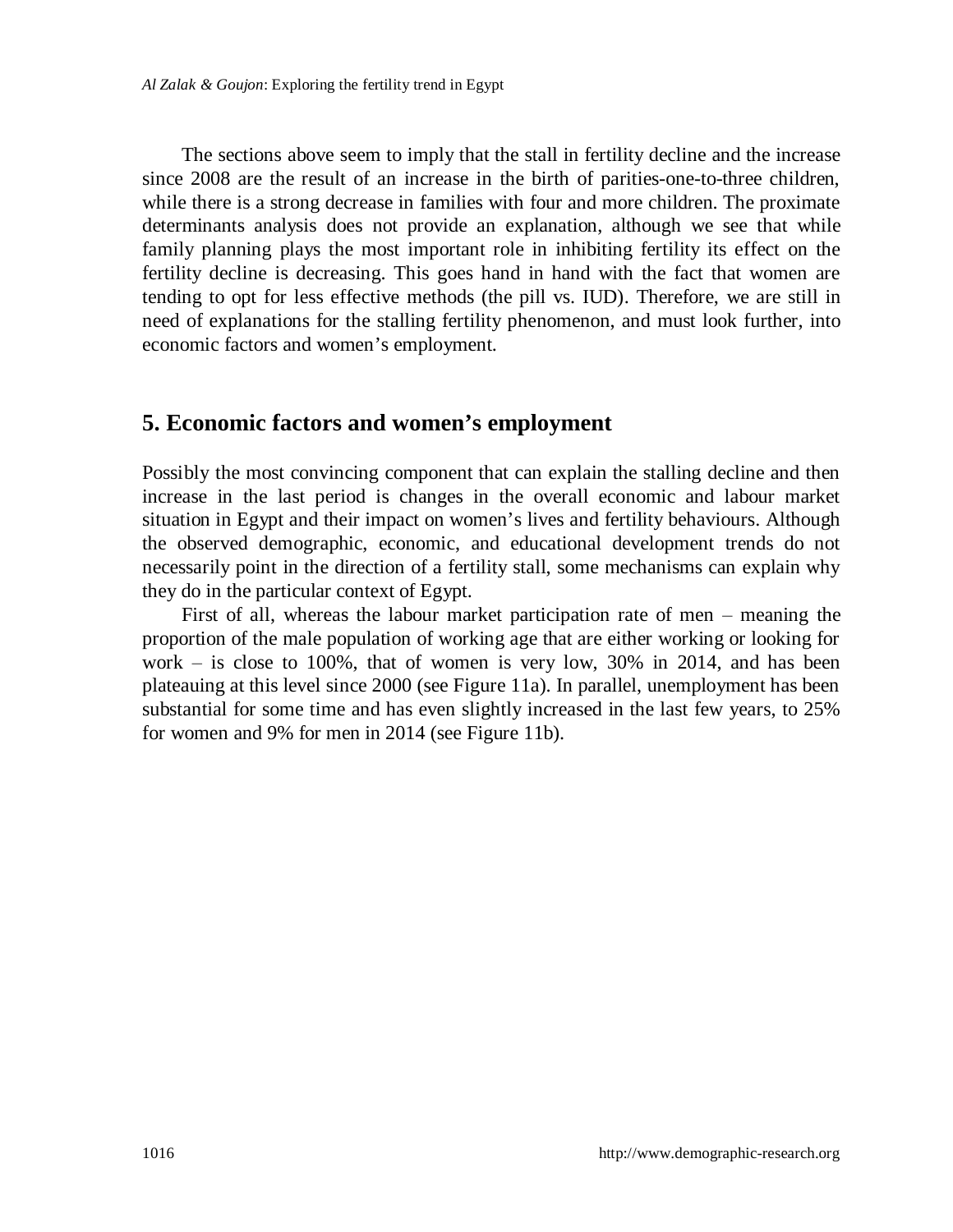### **Figure 11: Trend in a) labour force participation rates by broad age groups and b) unemployment rates of population 15+ (ILO estimates and projections; by sex), Egypt, 1990–2014**



*Source*: Key Indicators of the Labour Market (KILM) 2016; available at [http://www.ilo.org](http://www.ilo.org/) [accessed on 1/11/2016].

What is more striking is the fact that unemployment rates are on average higher for the highly educated than for the less-educated population, and with larger deviations in that respect for women than for men. This is revealed by the data of the Egypt Labour Market Surveys (ELMS 1998, ELMPS 2006, and ELMPS 2012), shown here for selected categories of low and high levels of education that encompass most of the population (Figure 12; see also Figure 13). The unemployment rate of women with a secondary education or more was above 24% in 2012, and above 32% in urban areas (not shown in the figure), while the unemployment rate of women with less than elementary education was below 8%. The corresponding figures for men indicate much lower levels: in 2012 unemployment rates for men were between 5% and 7% for the higher-educated and around 2% for the lower-educated.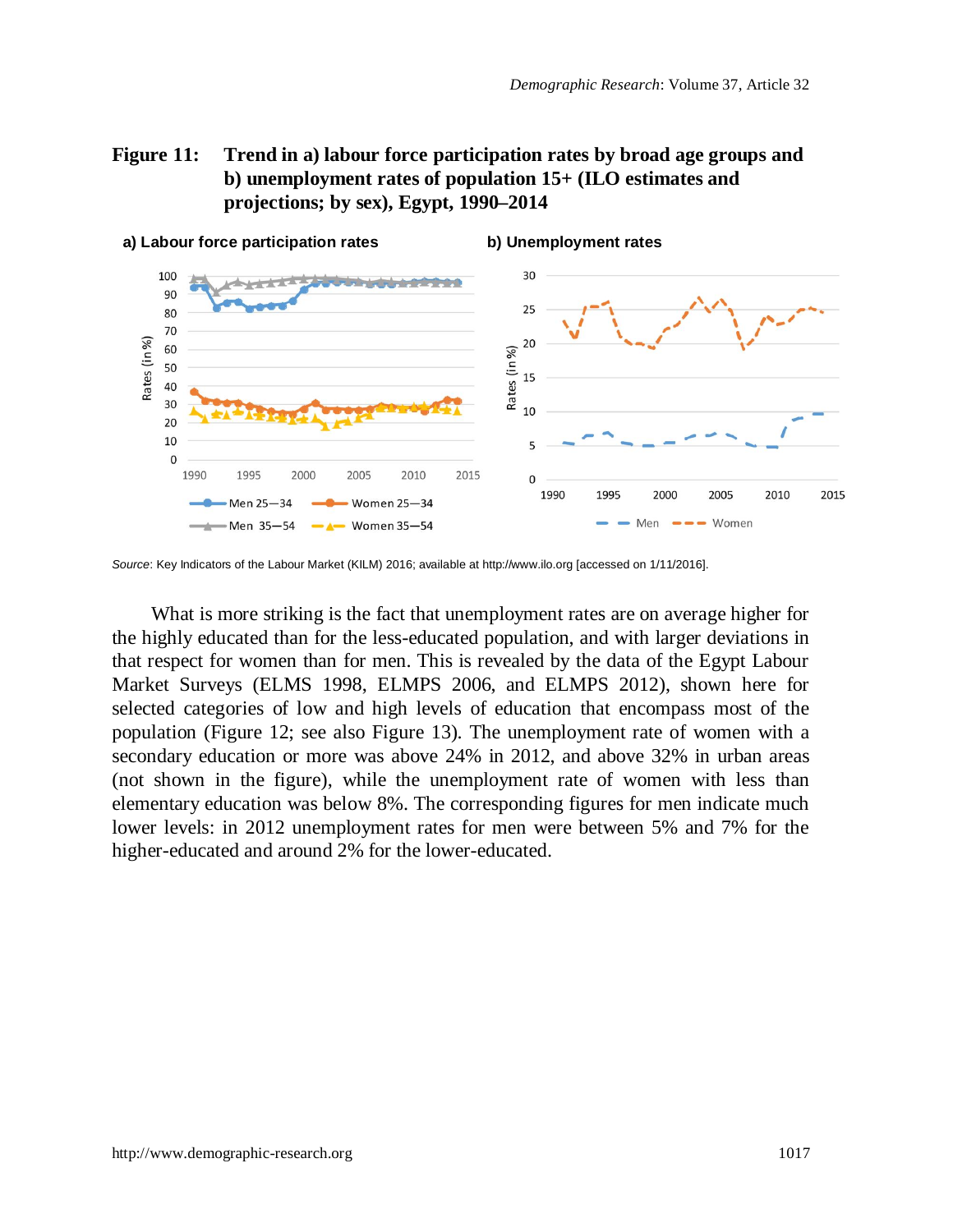

**Figure 12: Unemployment rates by educational attainment, standard labour force, 15–64 age group, 1998, 2006, and 2012**

How did this happen? Until the late 1980s the Egyptian economy was a very centralized planned economy. All Egyptians educated to high school level (graduates of vocational secondary schools and technical institutes) or higher (university) were guaranteed a job in the state sector (Assaad 1997). As a result, parents pushed their children to acquire high education levels as a way to secure them a permanent position and better working conditions in the public sector. The increase in the educational attainment of the younger generations over the years is visible in Figure 13. Figure 13 also shows Egypt to be a dichotomous society, with large segments of the population displaying low levels of education  $-$  the low-educated were the majority among men until 1990 and among women aged  $20-39$  until  $2005 -$  and those with high education (having completed upper secondary education or a higher degree) accounting for more than 70% of the 20–39 working-age population in 2015 (WIC 2015). Figure 13 also shows that the gender gap in educational attainment that was large until the 2000s has been declining since then.

*Source*: ELMS 1998, ELMPS 2006, ELMPS 2012.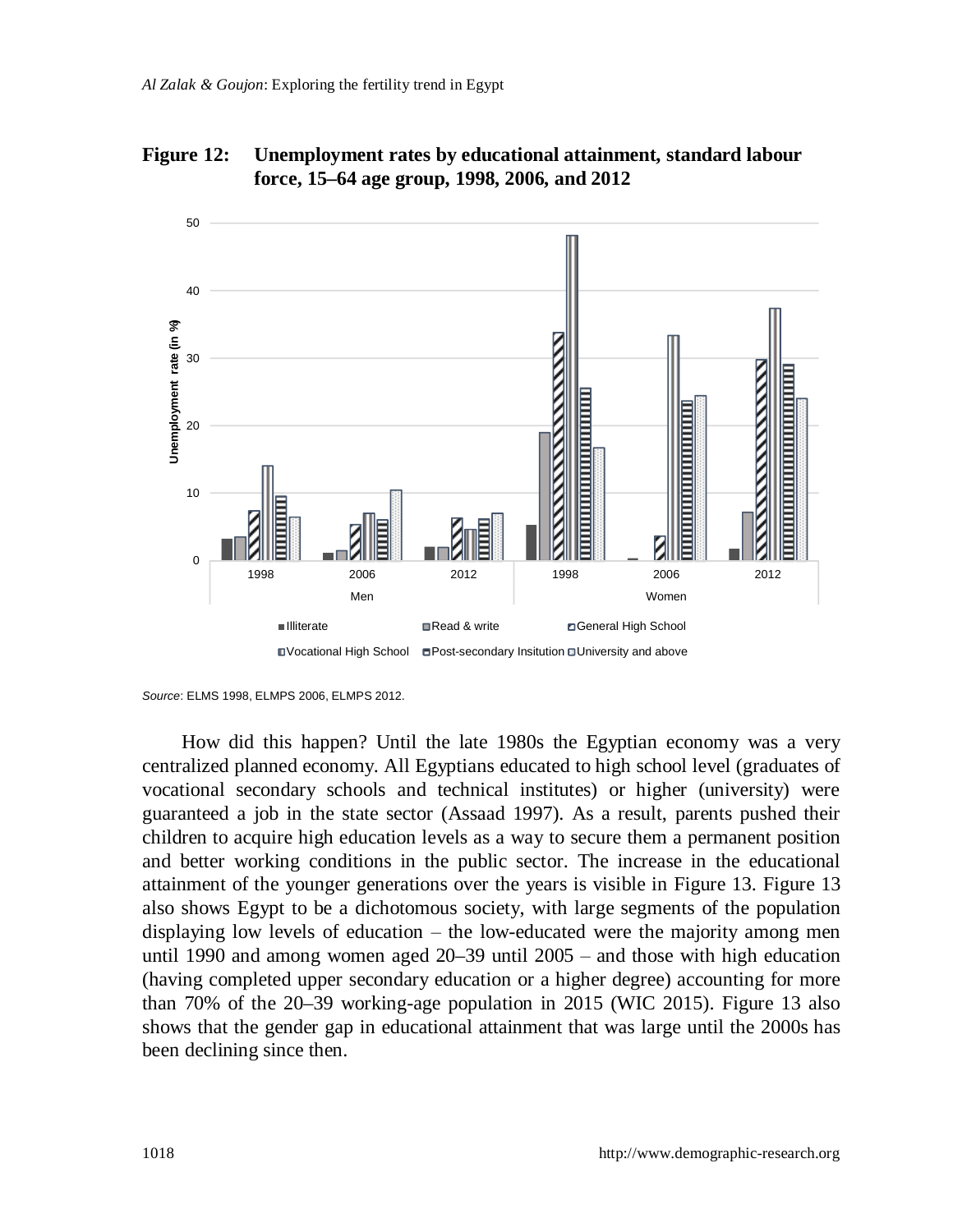

**Figure 13: Share of the 20–39-year-old population by educational attainment, men and women, Egypt, 1970–2015**

Under the Mubarak regime, and under the auspices of a structural adjustment programme sponsored by the IMF and the World Bank in the early 1990s, the country adopted a package of liberalization reforms which seriously constrained (among other things) employment in the public sector (World Bank 2014). This is one of the causes of the more-educated population's low labour force participation and employment, as families continued to push their children into acquiring high levels of education even though the public sector no longer had the capacity to absorb them (Assaad and El-Hamidi 2009). While this explains the high unemployment rates among highly educated men and women, as shown in Figure 12, it does not explain why educated women are less likely to be in the labour force and less likely to be employed. One of the reasons why women tend to be more affected are their chosen fields of study, which tend to make them less employable. Female students still study traditional specializations such as education, humanities and the arts, and social sciences, rather than fields of study better suited to the needs of the private sector (World Bank 2014; Gebel and Heyne 2014).

The next reason is that underemployment has increased substantially (Assaad and Krafft 2013). The increase in employment in the private sector has not matched the loss of employment in the public sector, and most economic opportunities come from the informal sector, which is dominated by low-quality work and lack of protections and benefits (Assaad and Krafft 2015; Krafft 2016). The informal sector has become the norm, especially after the economic crisis was reinforced by the Arab Spring (World Bank 2014). In this context, Assaad and Krafft (2013) show that the impact of

*Source*: WIC (2015); Note: low education = no education and incomplete primary education; medium education = completed primary (ISCED 1) or low secondary education (ISCED 2); high education = upper secondary or higher (ISCED 3+).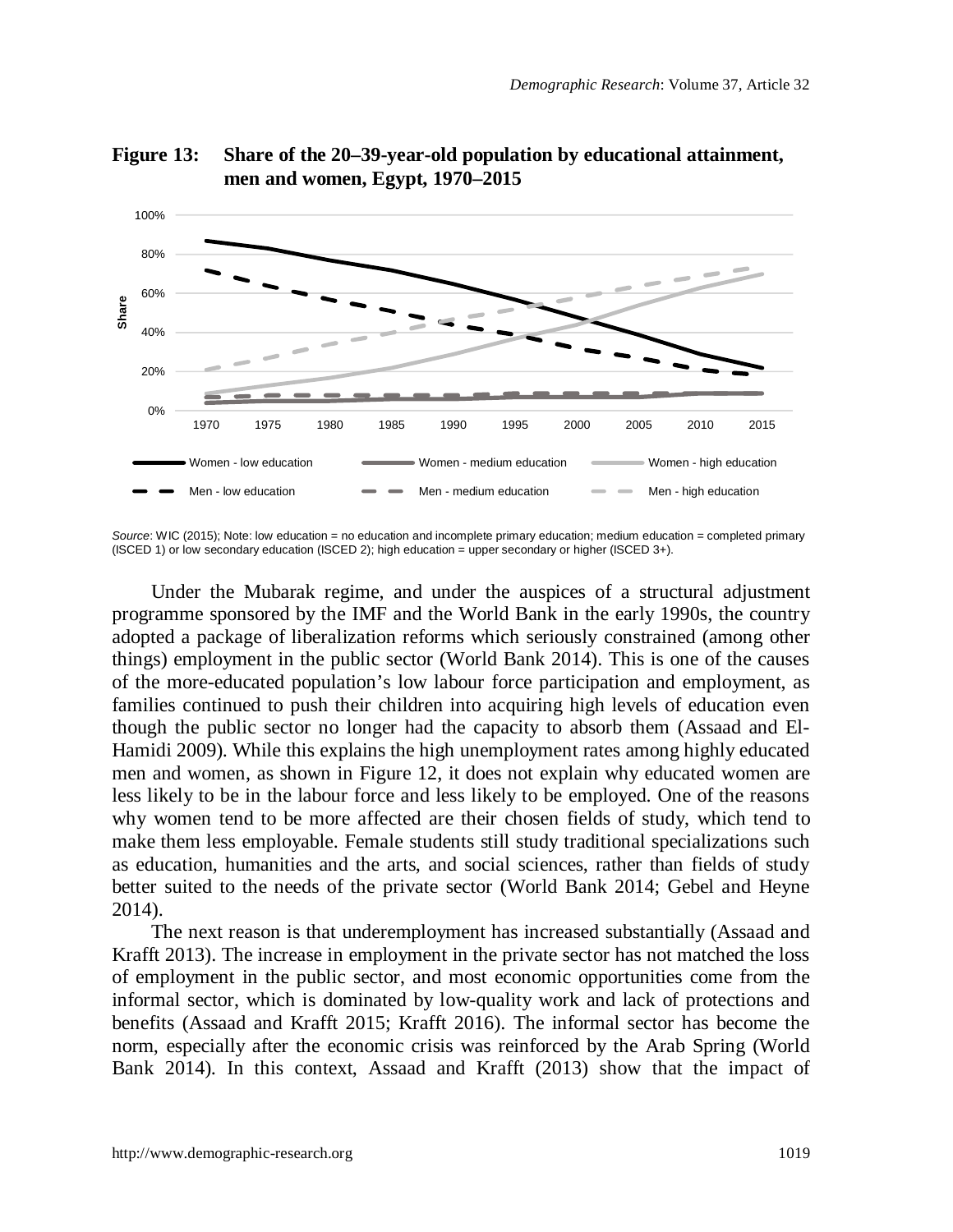downturns in the growth of labour demand differs for men and women. For women, a drop in labour demand often results in overall reductions in participation rather than simply in increases in unemployment, and this is particularly the case for educated women (Assaad and Krafft 2013).

While these phenomena should increase the number of people existing in a precarious situation and could thus affect fertility negatively, as happened in Europe after the 2008 financial and economic crisis (Sobotka, Skirbekk, and Philipov 2011), the opposite has happened in Egypt. A potential explanation lies in the opportunity costs for women, who face

- 1) low job supply in the public sector, where women were traditionally employed (Krafft 2016)
- 2) inadequate skills, due to an inadequate educational profile, for participating in the private sector (World Bank 2014)
- 3) low salaries in the (formal and informal) private sector for women (Said 2015), together with working conditions that do not meet women's expectations in terms of working hours, leave, and exposure, whether real or perceived, to the risk of sexual harassment (Assaad 2015).

Women therefore decide to "leave (or never enter) the labor force" (Krafft 2016: 31). Although it is difficult to prove the causality between these structural conditions and the fertility increase as shown by Krafft (2016), it is nevertheless quite plausible that faced with adverse conditions in the labour market, women decide to enter marriage and have their first child earlier than older cohorts. It could also mean that in the context of low opportunities women prepone their fertility (which would not show in period indicators), which could lead to fewer births in the future, once they have achieved their planned or ideal number of children.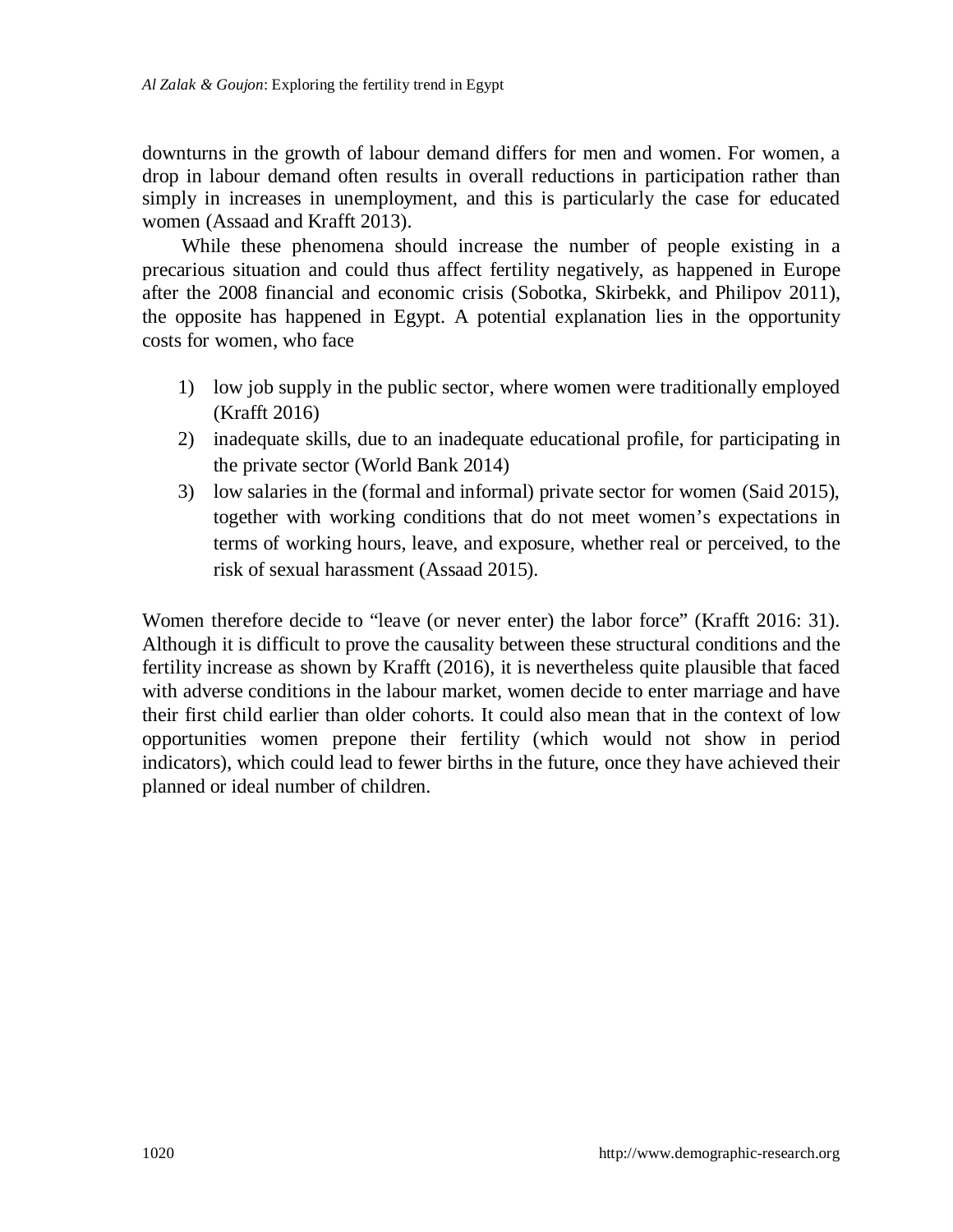### **6. Conclusion**

The analysis in this research reveals a number of interesting patterns. First, the fertility increase observed in recent years in Egypt (2008–2014) was embedded in an enduring stall in fertility decline which has lasted since 2000. It seems to be particularly affecting young women, who are marrying and bearing children earlier than previous cohorts even though they are more educated. This trend can be observed across Egypt but is less pronounced in the urban governorates. We observe that parities one, two, and three are on the increase, while parity four-and-more is strongly decreasing.

The Arab Spring and the political, economic, and religious turmoil it provoked, does not really hold as an explanation, as the stall started before the revolution (Courbage 2015) – although it has certainly been a reinforcing factor in a country already in economic crisis. Frequent explanations are that women are having more children as a result of increased religiosity in the population, or that Egyptian society has become more conservative so women are increasingly secluded in their homes (World Bank 2004). A positive link between strong religiosity and fertility has been shown (see examples in Kaufmann 2010), but while the Muslim Brotherhood movement has been gaining ground in the population, and was even in power in 2011– 2012, the place of religion in people's life did not change during the 10 years surveyed. Respondents in the World Values Surveys rated family and religion as the most important elements in their lives; the importance of religion went from 97% in 2001 to 94% in 2012, while the importance of the family was 96% both times (World Values Survey 2001, 2008, and 2012). Another convincing argument against Egyptian society having become more traditional is the steady increase in young women's educational level throughout the various political and economic crises experienced by the country (Assaad 2015).

Access to contraceptives might have been a temporary issue, as contraceptive use has declined and the government has been decreasing funds for the provision of contraceptives to the population in the context of a persistent ideal number of around three children per family. We saw that women have changed their mode of contraception, increasingly using the pill rather than the IUD, which could voluntarily or involuntarily  $-$  on the women's side  $-$  be a factor in the fertility increase. However, this is more likely to be instrumental in fertility decrease, as shown by the proximate determinant analysis, as contraception is consciously chosen by women in accordance with their fertility desires (Awadalla 2012).

Another plausible explanatory factor is women's labour force participation and employment levels, which have been very low and have declined in recent years, particularly for the increasing number of highly educated women residing in urban areas. This is due to different phenomena, mostly cuts in the public sector as Egypt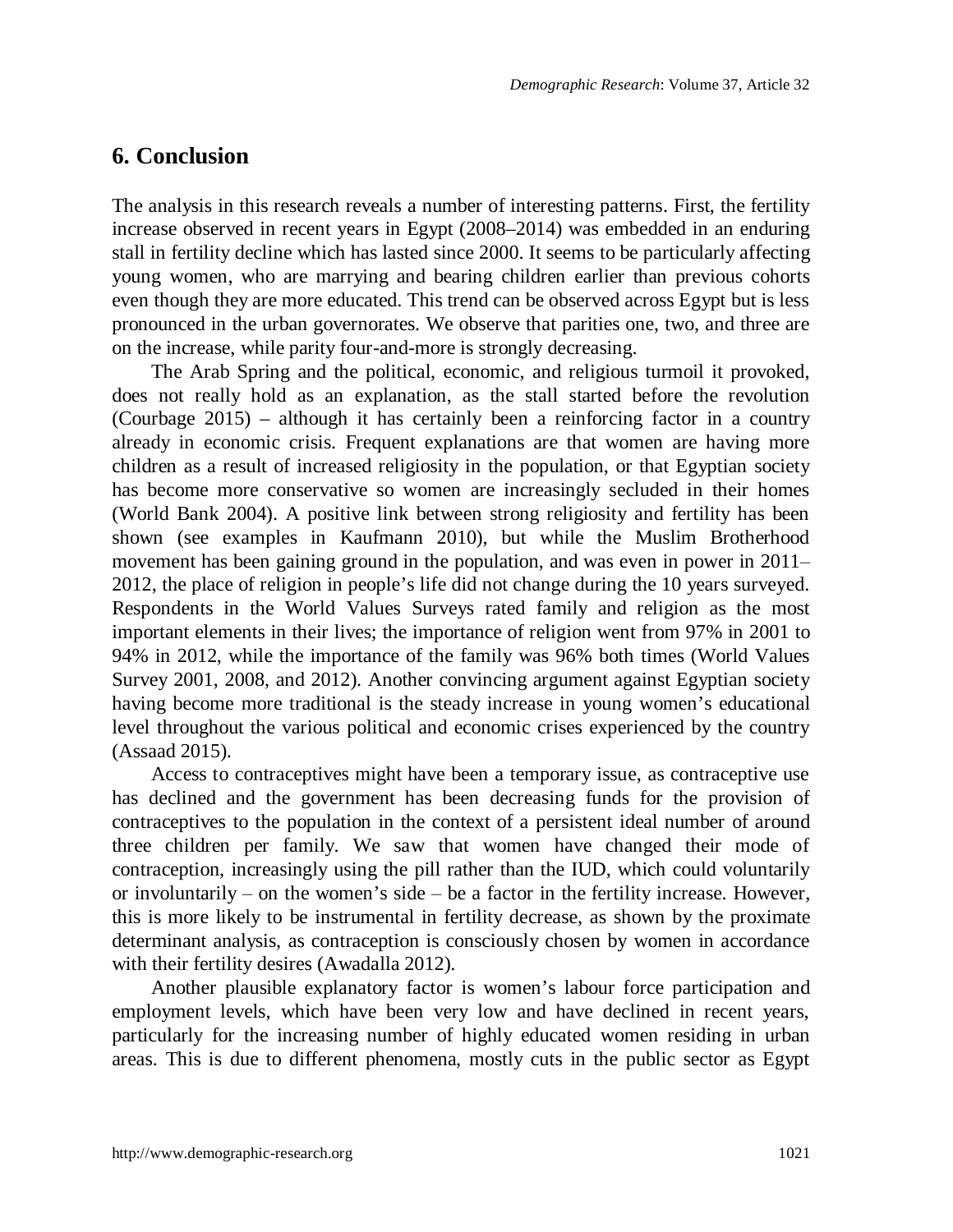adopted a more market-oriented economy, and to the economic crisis – itself the result of an unbalanced economy with increasing social inequality. This was reinforced when the Arab Spring caused some of the main sources of revenue, such as tourism, to plummet. The lack of jobs for women in the public sector and the inadequacy of the private (formal and informal) employment sector appear to have induced young married couples to have children earlier, as the family has a strong foundation in Egyptian society. The sudden change in the age structure of the fertility curve could mean that young (and mostly well-educated) women are having their children earlier in life, during the period when they are available and mostly out of work. This could result in a decline in the near future, especially if women enter the labour force and become actively employed. This will depend on several factors, such as adjusting women's education specializations to make them more suited to the private market and implementing policies to lower the barriers faced by women in the labour market.

## **7. Acknowledgements**

The authors would like to thank Tomáš Sobotka, Endale Biranhu Kebede, Orawan Prasitsiriphon, Michaela Potančoková, and Wolfgang Lutz for providing useful tips for data analysis.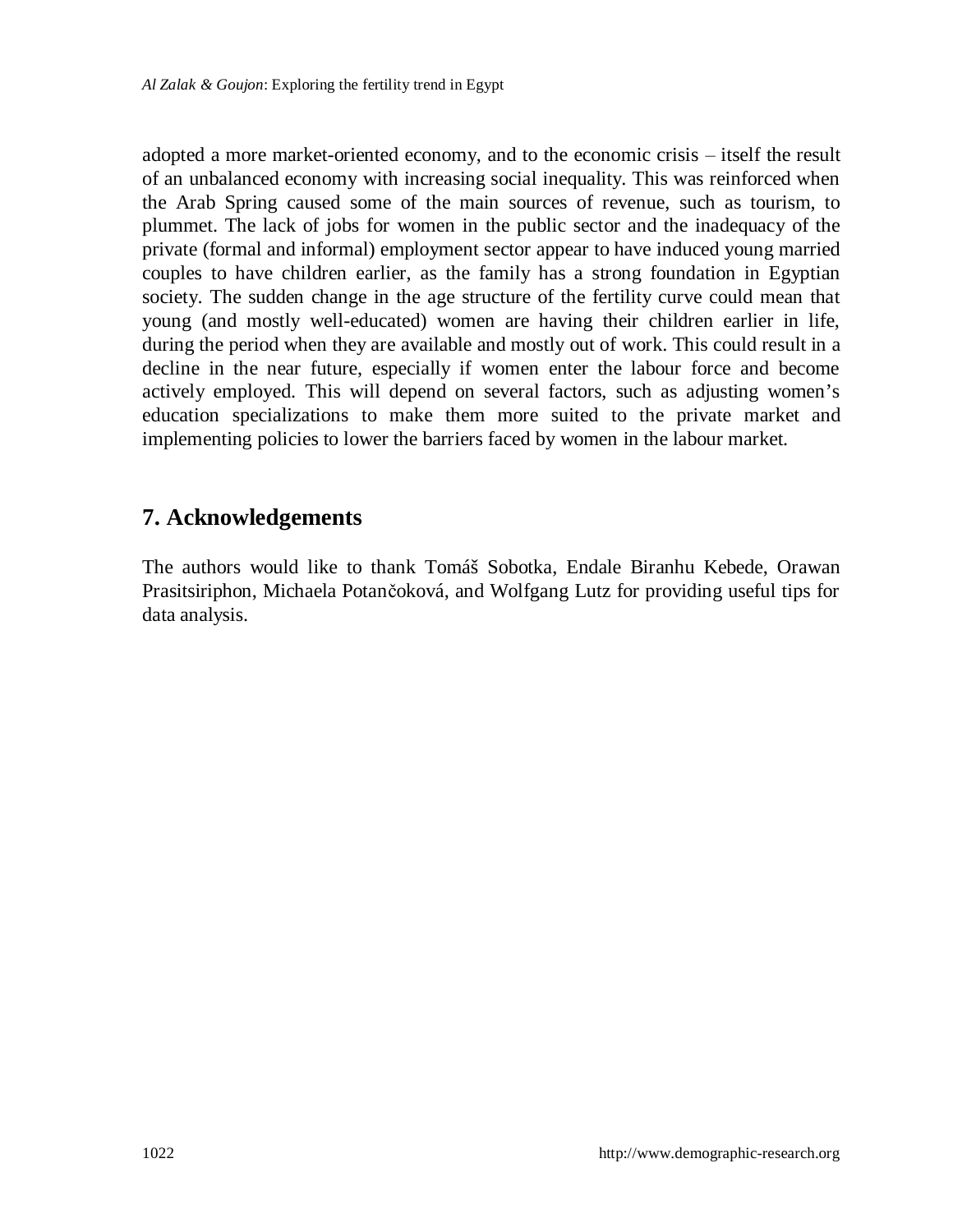### **References**

- Abdel-Tawab, N., Oraby, D., and Bellows, B. (2016). The private sector as a provider of family planning services in Egypt: Challenges and opportunities. Cairo: Population Council, The Evidence Project (Policy Brief).
- Al Zalak, Z. and Goujon, A. (2017). Assessment of the data quality in Demographic and Health Surveys in Egypt. Vienna: Vienna Institute of Demography (VID working paper 06/2017).
- Assaad, R. (1997). The effects of public sector hiring and compensation policies on the Egyptian labor market. *World Bank Economic Review* 11(1): 85-118. [doi:10.1093/wber/11.1.85.](https://doi.org/10.1093/wber/11.1.85)
- Assaad, R. (2015). Women's participation in paid employment in Egypt is a matter of policy not simply ideology. Cairo: ENID (Egypt Network for Integrated Development policy brief 22).
- Assaad, R. and El-Hamidi, F. (2009). Women in the Egyptian labor market: An analysis of developments, 1988‒2006. In: Assaad, R. (ed.). *The Egyptian labor market revisited*. Cairo: American University Press: 117-156. [doi:10.5743/cairo/978977](https://doi.org/10.5743/cairo/9789774162480.001.0001) [4162480.001.0001.](https://doi.org/10.5743/cairo/9789774162480.001.0001)
- Assaad, R. and Krafft, C. (2013). The evolution of labor supply and unemployment in the Egyptian economy: 1988‒2012. Cairo: Economic Research Forum (ERF working paper series 806).
- Assaad, R. and Krafft, C. (2015). The structure and evolution of employment in Egypt: 1998‒2012. In: Assaad, R. and Krafft, C. (eds.). *The Egyptian labor market in an era of revolution*. Oxford: Oxford University Press: 27‒51. [doi:10.1093/](https://doi.org/10.1093/acprof:oso/9780198737254.003.0002) [acprof:oso/9780198737254.003.0002.](https://doi.org/10.1093/acprof:oso/9780198737254.003.0002)
- Awadalla, H.I. (2012). Contraception use among Egyptian women: Results from Egypt Demographic and Health Survey in 2005. *Journal of Reproduction and Infertility* 13(3): 167–173.
- Baschieri, A. and Hinde, A. (2007). The proximate determinants of fertility and birth intervals in Egypt: An application of calendar data. *Demographic Research* 16(3): 59‒95. [doi:10.4054/DemRes.2007.16.3.](https://doi.org/10.4054/DemRes.2007.16.3)
- Bongaarts, J. (1978). A framework for analyzing the proximate determinants of fertility. *Population and Development Review* 4(1): 105‒132. [doi:10.2307/1972149.](https://doi.org/10.2307/1972149)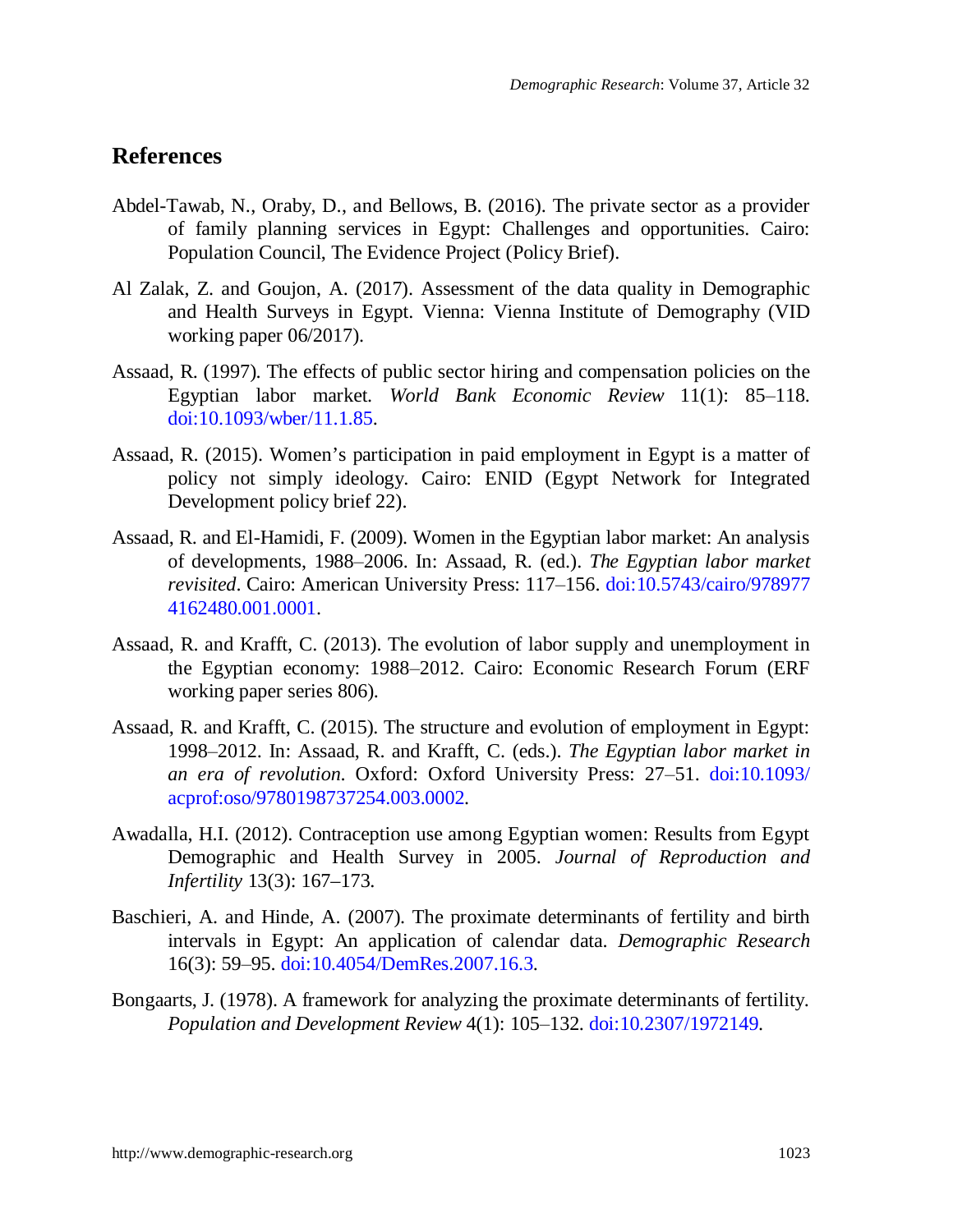- Bongaarts, J. (2015). Modelling the fertility impact of the proximate determinants: Time for a tune-up. *Demographic Research* 33(19): 535‒560. [doi:10.4054/Dem](https://doi.org/10.4054/DemRes.2015.33.19) [Res.2015.33.19.](https://doi.org/10.4054/DemRes.2015.33.19)
- Bongaarts, J. and Feeney, G. (1998). On the quantum and tempo of fertility. *Population and Development Review* 24(2): 271‒291. [doi:10.2307/2807974.](https://doi.org/10.2307/2807974)
- Bongaarts, J. and Potter, R. (1983). *Fertility, biology, and behavior: An analysis of the proximate determinants*. New York: Academic Press.
- Caldwell, J.C. (1986). Routes to low mortality in poor countries. *Population and Development Review* 12(2): 171‒220. [doi:10.2307/1973108.](https://doi.org/10.2307/1973108)
- CDC (Centers for Disease Control and Prevention) (2013). U.S. selected practice recommendations for contraceptive use, 2013: Adapted from the World Health Organization selected practice recommendations for contraceptive use, 2nd Edition. Atlanta: CDC (Recommendations and reports 62(RR05)).
- Courbage, Y. (1999). Economic and political issues of fertility transition in the Arab world: Answers and open questions. *Population and Environment* 20(4): 353– 338. [doi:10.1023/A:1023353611329.](https://doi.org/10.1023/A:1023353611329)
- Courbage, Y. (2015). The political dimensions of fertility decrease and family transformation in the Arab context. *DIFI Family Research and Proceedings* 3. [doi:10.5339/difi.2015.3.](https://doi.org/10.5339/difi.2015.3)
- Devi, S. (2013). Women's health challenges in post-revolutionary Egypt. *The Lancet* 381(9879): 1705‒1706. [doi:10.1016/S0140-6736\(13\)61060-0.](https://doi.org/10.1016/S0140-6736(13)61060-0)
- ELMS (1998). Egypt Labor Market Survey of 1998. Cairo: Economic Research Forum. [http://www.erfdataportal.com/index.php/catalog/28.](http://www.erfdataportal.com/index.php/catalog/28)
- ELMPS (2006). Egypt Labor Market Panel Survey of 2006. Cairo: Economic Research Forum. [http://www.erfdataportal.com/index.php/catalog/27.](http://www.erfdataportal.com/index.php/catalog/27)
- ELMPS (2012). Egypt Labor Market Panel Survey of 2012. Cairo: Economic Research Forum. [http://www.erfdataportal.com/index.php/catalog/45.](http://www.erfdataportal.com/index.php/catalog/45)
- Fahim, K. (2013). Egypt's birthrate rises as population control policies vanish. *New York Times* (May 2, 2013). New York: The New York Times Company. [http://www.nytimes.com/2013/05/03/world/middleeast/as-egypt-birthrate-rises](http://www.nytimes.com/2013/05/03/world/middleeast/as-egypt-birthrate-rises-population-policy-vanishes.html?mcubz=0)[population-policy-vanishes.html?mcubz=0.](http://www.nytimes.com/2013/05/03/world/middleeast/as-egypt-birthrate-rises-population-policy-vanishes.html?mcubz=0)
- Gebel, M. and Heyne, S. (2014). *Transitions to adulthood in the Middle East and North Africa*. Basingstoke: Palgrave MacMillan. [doi:10.1057/9781137355560.](https://doi.org/10.1057/9781137355560)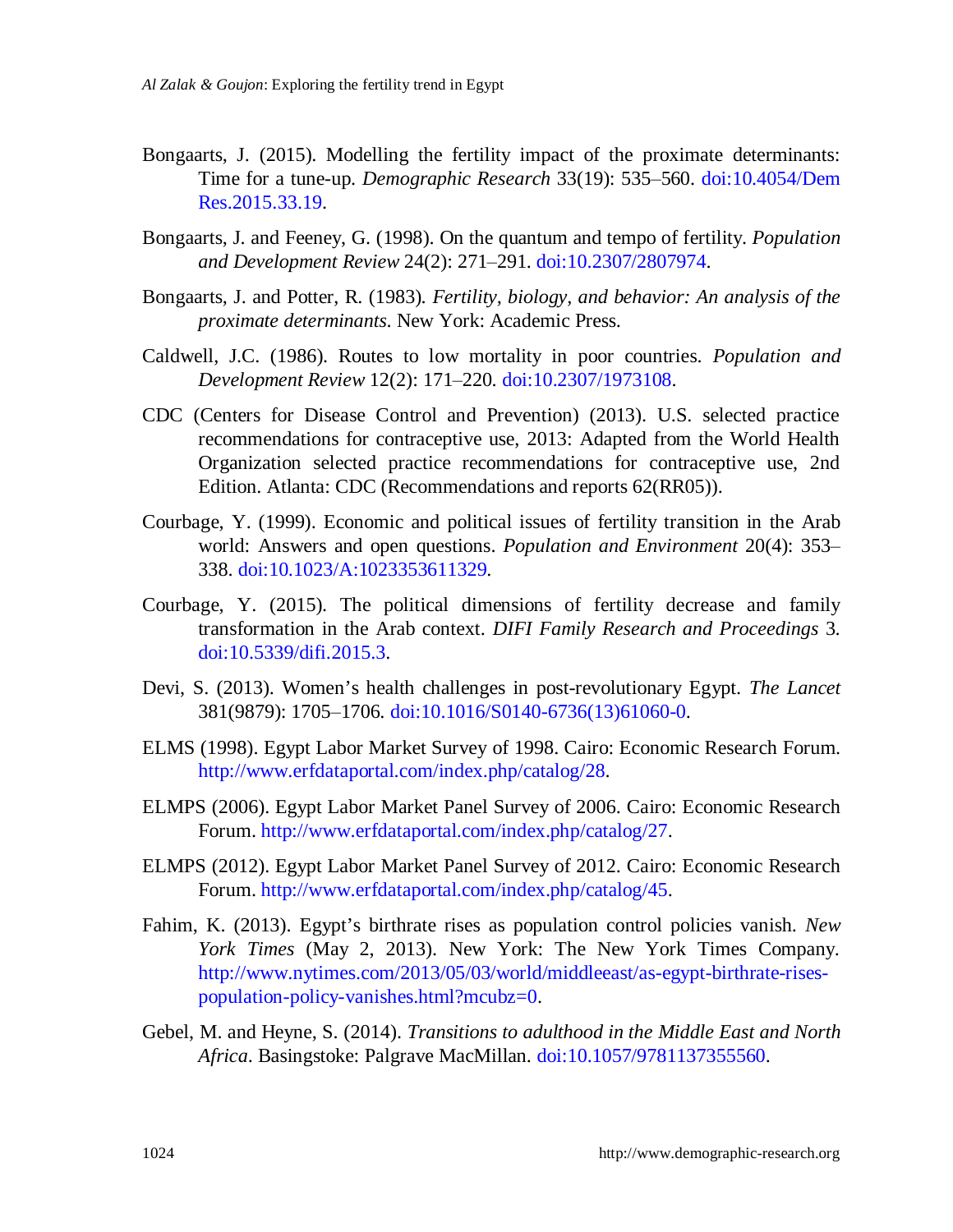- [Goujon, A.](http://pure.iiasa.ac.at/view/iiasa/110.html), [Lutz, W.](http://pure.iiasa.ac.at/view/iiasa/190.html), and [KC, S.](http://pure.iiasa.ac.at/view/iiasa/140.html) (2015). [Education stalls and subsequent stalls in](http://pure.iiasa.ac.at/11304/) [African fertility: A descriptive overview.](http://pure.iiasa.ac.at/11304/) *Demographic Research* 33(47): 1281‒ 1296. [doi:10.4054/DemRes.2015.33.47.](https://doi.org/10.4054/DemRes.2015.33.47)
- Hobbs, F. (2004). Age and sex composition. In: Siegel, J.S. and Swanson, D.A. (eds.). *The methods and materials of demography*. London: Elsevier: 125−173. [doi:10.1016/B978-012641955-9/50041-2.](https://doi.org/10.1016/B978-012641955-9/50041-2)
- Ibrahim, S.E. (1995). State, women, and civil society: An evaluation of Egypt's population policy. In: Makhlouf Obermeyer, C. (ed.). *Family, gender, and population in the Middle East*. Cairo: American University in Cairo Press: 57‒ 79.
- Johnson, K., Noureddine, A., and Rutstein, S. (2011). Changes in the direct and indirect determinants of fertility in sub-Saharan Africa. Calverton: ICF Macro (DHS Analytical Studies 23).
- Kaufmann, E.P. (2010). *Shall the religious inherit the earth? Demography and politics in the twenty-first century*. London: Profile Books.
- Khalifa, M., DaVanzo, J., and Adamson, D.M. (2000). Population growth in Egypt: A continuing policy challenge. Santa Monica: RAND (RAND Issue Papers IP-183).
- Krafft, C. (2016). Why is fertility on the rise in Egypt? The role of women's employment opportunities. Cairo: ERF (Economic Research Forum working paper series no. 1050).
- Myers, R.J. (1940). Errors and bias in the reporting of ages in census data. *Transactions of the Actuarial Society of America* 41(2): 395‒415.
- Nortman, D.L. (1980). Sterilization and the birth rate. *Studies in Family Planning* 11(9/10): 286‒300. [doi:10.2307/1966366.](https://doi.org/10.2307/1966366)
- Potter, J. (1977). Problems in using birth history analysis to estimate trends in fertility. *Population Studies* 31(2): 335‒364. [doi:10.2307/2173921.](https://doi.org/10.2307/2173921)
- Pullum, T.W. and Becker, S. (2014). Evidence of omission and displacement in DHS birth histories. Rockville: ICF International (DHS methodological reports no. 11).
- Rashad, H. and Khadr, Z. (2002). The demography of the Arab region: New challenges and opportunities. In: Sirageldin, I. (ed.). *Human capital: Population economics in the Middle East*. Cairo: The American University of Cairo Press: 37‒61.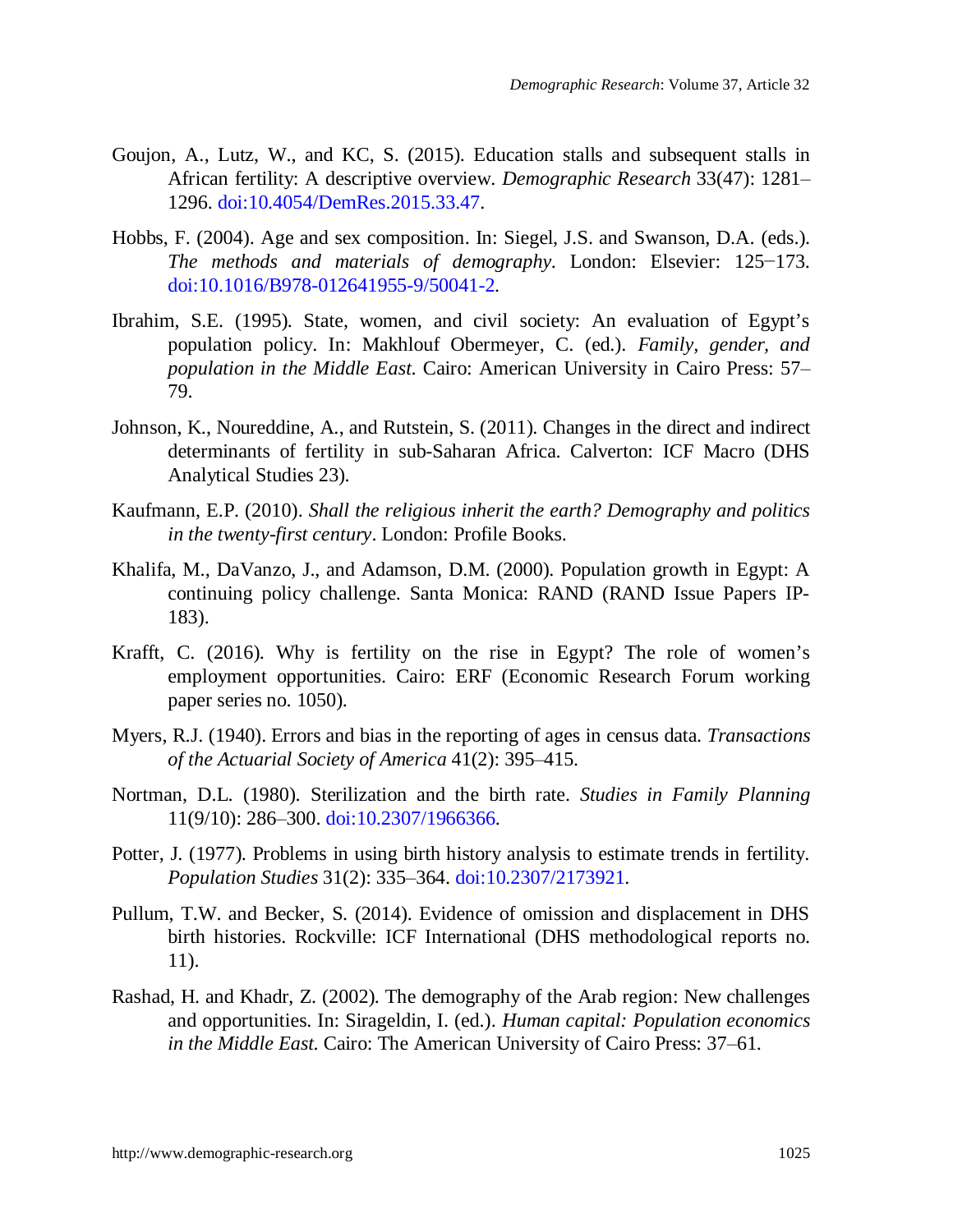- Said, M. (2015). Wages and inequality in the Egyptian labor market in an era of financial crisis and revolution. Cairo: ERF (Economic Research Forum working paper series no. 912).
- Schoumaker, B. (2006). *The reconstruction of fertility trends with DHS birth histories: Application of Poisson regression to person‒period data*. Paper presented at the Conference of the European Association for Population Studies, Liverpool, 21– 24 June 2006.
- Schoumaker, B. (2013). A Stata module for computing fertility rates and TFRs from birth histories: tfr2. *Demographic Research* 28(38): 1094‒1153. doi[:10.4054/](https://dx.doi.org/10.4054/DemRes.2013.28.38) [DemRes.2013.28.38.](https://dx.doi.org/10.4054/DemRes.2013.28.38)
- Schoumaker, B. (2014) Quality and consistency of DHS fertility estimates, 1990–2012. Calverton: Macro International (DHS methodological reports no. 12).
- Sobotka, T., Skirbekk, V., and Philipov, D. (2011) Economic recession and fertility in the developed world. *Population and Development Review* 37(2): 267‒306. [doi:10.1111/j.1728-4457.2011.00411.x.](https://doi.org/10.1111/j.1728-4457.2011.00411.x)
- United Nations (2015). World population prospects: The 2015 revision. New York: Department of Economic and Social Affairs, Population Division.
- Westoff, C.F. (2008). A new approach to estimating abortion rates. Calverton: Macro International (DHS analytical studies no. 13).
- WIC Wittgenstein Centre for Demography and Global Human Capital (2015). Wittgenstein Centre Data Explorer Version 1.2. [http://www.wittgensteincentre.](http://www.wittgensteincentre.org/dataexplorer) [org/dataexplorer.](http://www.wittgensteincentre.org/dataexplorer)
- World Bank (2004). *Gender and development in the Middle East and North Africa: Women in the public sphere*. Washington, D.C.: The World Bank. [doi:10.1596/](https://doi.org/10.1596/0-8213-5676-3) [0-8213-5676-3.](https://doi.org/10.1596/0-8213-5676-3)
- World Bank (2014). More jobs, better jobs: A priority for Egypt. Washington, D.C.: The World Bank (World Bank report no. 88447-EG).
- Youssef, H., Osman, M., and Roudi-Fahimi, F. (2014). Responding to rapid population growth in Egypt. Washington, D.C.: The Population Reference Bureau (PRB policy brief).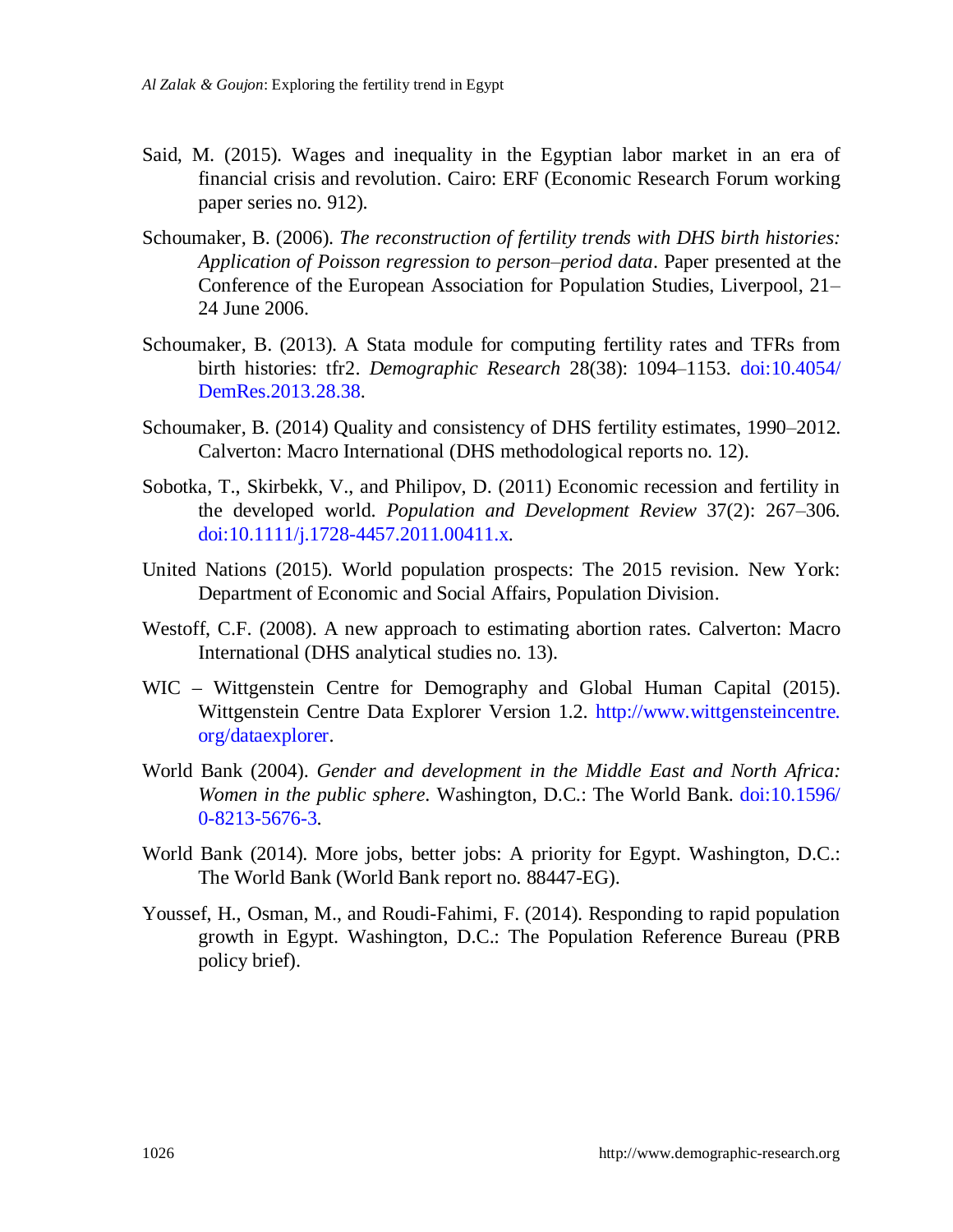# **Appendix**

### **Table A-1: Summary of the extent of the main data quality problems affecting fertility estimates (women's and children's) in all EDHSs (1988– 2014), standardized scores<sup>1</sup>**

|                              | Women                                           |                                                                                       |                                                                                                                                                                                                                                                                                                                                                                                                                                                                                                                                                                                                                                                                                                                                                                                                                                                                                                                                                                                                                                                                                                                                                                                                                                                                                                                                       |                                                   | Children                              |                                                                                                   |                                  |                     |
|------------------------------|-------------------------------------------------|---------------------------------------------------------------------------------------|---------------------------------------------------------------------------------------------------------------------------------------------------------------------------------------------------------------------------------------------------------------------------------------------------------------------------------------------------------------------------------------------------------------------------------------------------------------------------------------------------------------------------------------------------------------------------------------------------------------------------------------------------------------------------------------------------------------------------------------------------------------------------------------------------------------------------------------------------------------------------------------------------------------------------------------------------------------------------------------------------------------------------------------------------------------------------------------------------------------------------------------------------------------------------------------------------------------------------------------------------------------------------------------------------------------------------------------|---------------------------------------------------|---------------------------------------|---------------------------------------------------------------------------------------------------|----------------------------------|---------------------|
| <b>EDHS</b>                  | of dates of birth <sup>2</sup><br>ncompleteness | Whipple's index<br>measured by<br>aged 18-47 <sup>3</sup><br>Age heaping<br>for women | index for women<br>Myers' Blended<br>measured by<br>Age heaping<br>aged $15-44^4$                                                                                                                                                                                                                                                                                                                                                                                                                                                                                                                                                                                                                                                                                                                                                                                                                                                                                                                                                                                                                                                                                                                                                                                                                                                     | implementation <sup>5</sup> of dates of<br>Sample | Incompleteness<br>births <sup>6</sup> | Myers' Blended<br>measured by<br>Age heaping<br>aged $0-29$ <sup>7</sup><br>index for<br>children | Displacement <sup>8</sup> Potter | effect <sup>9</sup> |
| 1988                         |                                                 | $\sim$                                                                                |                                                                                                                                                                                                                                                                                                                                                                                                                                                                                                                                                                                                                                                                                                                                                                                                                                                                                                                                                                                                                                                                                                                                                                                                                                                                                                                                       | $\sim$                                            | $\sim$                                | 5                                                                                                 | 5                                | 5                   |
| 1992                         | $\mathbf{\Omega}$                               |                                                                                       |                                                                                                                                                                                                                                                                                                                                                                                                                                                                                                                                                                                                                                                                                                                                                                                                                                                                                                                                                                                                                                                                                                                                                                                                                                                                                                                                       | 5                                                 |                                       | LО                                                                                                | 5                                | 5                   |
| 1995                         | $\sim$                                          |                                                                                       |                                                                                                                                                                                                                                                                                                                                                                                                                                                                                                                                                                                                                                                                                                                                                                                                                                                                                                                                                                                                                                                                                                                                                                                                                                                                                                                                       | 5                                                 | $\sim$                                | LC <sub>1</sub>                                                                                   | 5                                | 5                   |
| 2000                         | $\mathbf{\Omega}$                               |                                                                                       | $\sim$                                                                                                                                                                                                                                                                                                                                                                                                                                                                                                                                                                                                                                                                                                                                                                                                                                                                                                                                                                                                                                                                                                                                                                                                                                                                                                                                | 5                                                 |                                       | <u>မာ</u>                                                                                         | m                                |                     |
| 2005                         | ო                                               |                                                                                       | ო                                                                                                                                                                                                                                                                                                                                                                                                                                                                                                                                                                                                                                                                                                                                                                                                                                                                                                                                                                                                                                                                                                                                                                                                                                                                                                                                     |                                                   |                                       | Ю                                                                                                 |                                  |                     |
| 2008                         | ÷                                               | ო                                                                                     |                                                                                                                                                                                                                                                                                                                                                                                                                                                                                                                                                                                                                                                                                                                                                                                                                                                                                                                                                                                                                                                                                                                                                                                                                                                                                                                                       |                                                   | 5                                     | 5                                                                                                 |                                  |                     |
| 2014                         | 5                                               | 4                                                                                     | 4                                                                                                                                                                                                                                                                                                                                                                                                                                                                                                                                                                                                                                                                                                                                                                                                                                                                                                                                                                                                                                                                                                                                                                                                                                                                                                                                     | 4                                                 | 5                                     | 5                                                                                                 | $\sim$                           | 5                   |
| Hobbs 2004).<br>in all EDHS. |                                                 |                                                                                       | Standardized scores based on the Whipple's index which shows the excess or deficit of people in age ending in any of the 10 digits (0 to 9).<br>Standardized scores based on the Myers' blended index which shows the excess or deficit of people in age ending in any of the 10 digits (0<br>Standardized scores based on the Whipple's index which shows the excess or deficit of people in age ending in any of the 10 digits (0 to 9)<br>Standardized scores based on the compatison of the percentage of ever-married women at all ages for weighted and unweighted samples<br>Standardized scores based on a comparison of retrospective fertility trends for 15 years before the survey for all individual EDHS.<br>Standardized scores based on the reconstruction of fertility rates over a time period of 30 years (Potter 1977; Schoumaker 2014)<br>Standardized index based on the percentage of women who did not provide information about the dates of birth of their children.<br>. Standardized scores based on the percentage of women who did not provide information about their dates of birth.<br>1= very rough data; 2 = rough data; 3 = approximate data; 4 = fairly accurate data; and 5= highly accurate data.<br>to 9) assuming equal distribution of the population among the different ages (Myers 1940) |                                                   |                                       |                                                                                                   |                                  |                     |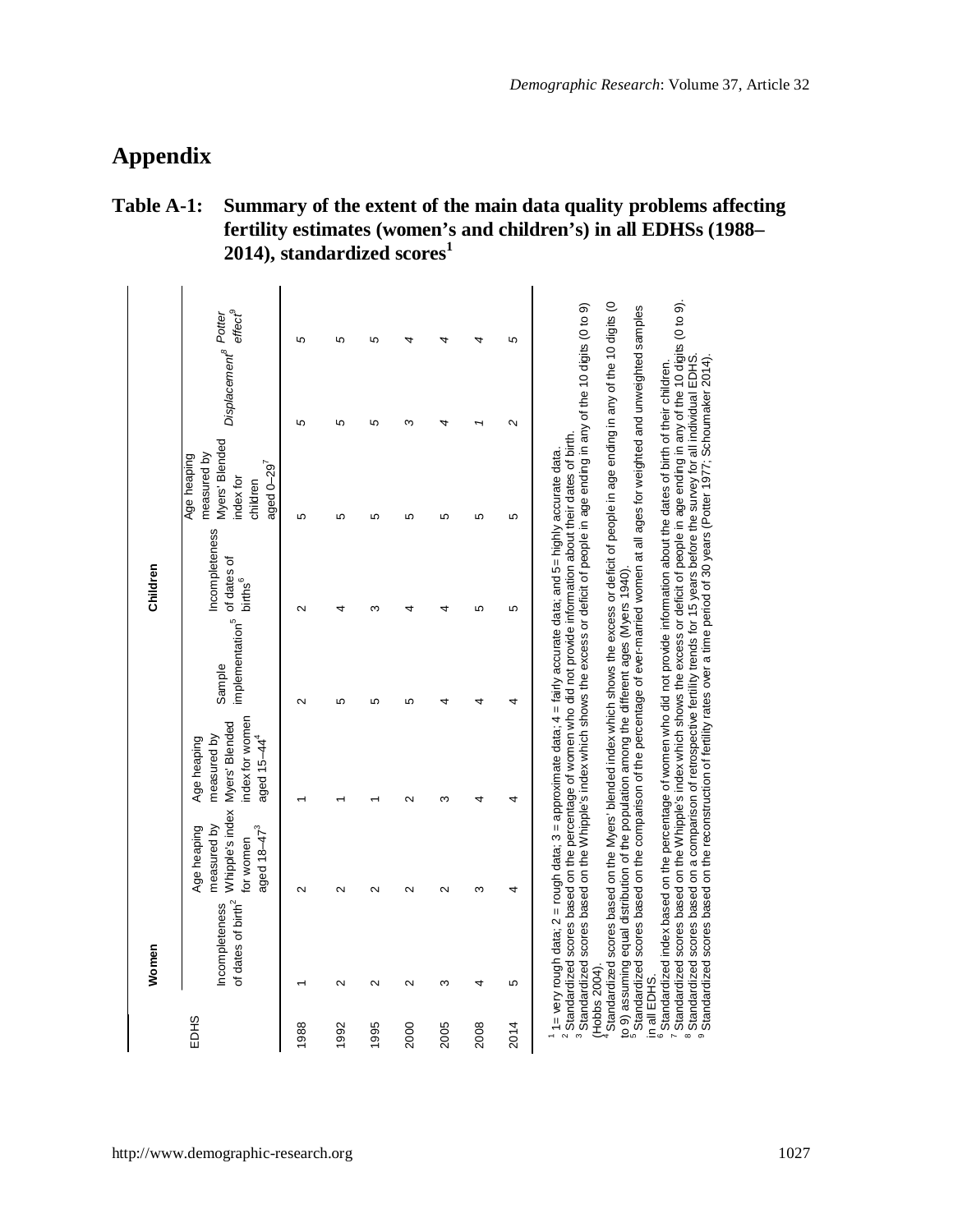

**Figure A-1: Age-specific fertility rates for three years preceding the survey, Egypt, by place of residence**

 $urban$   $\longrightarrow$  rural

 $\sim$ - 1

 $\rightarrow \rightarrow -$  urban  $\rightarrow$  rural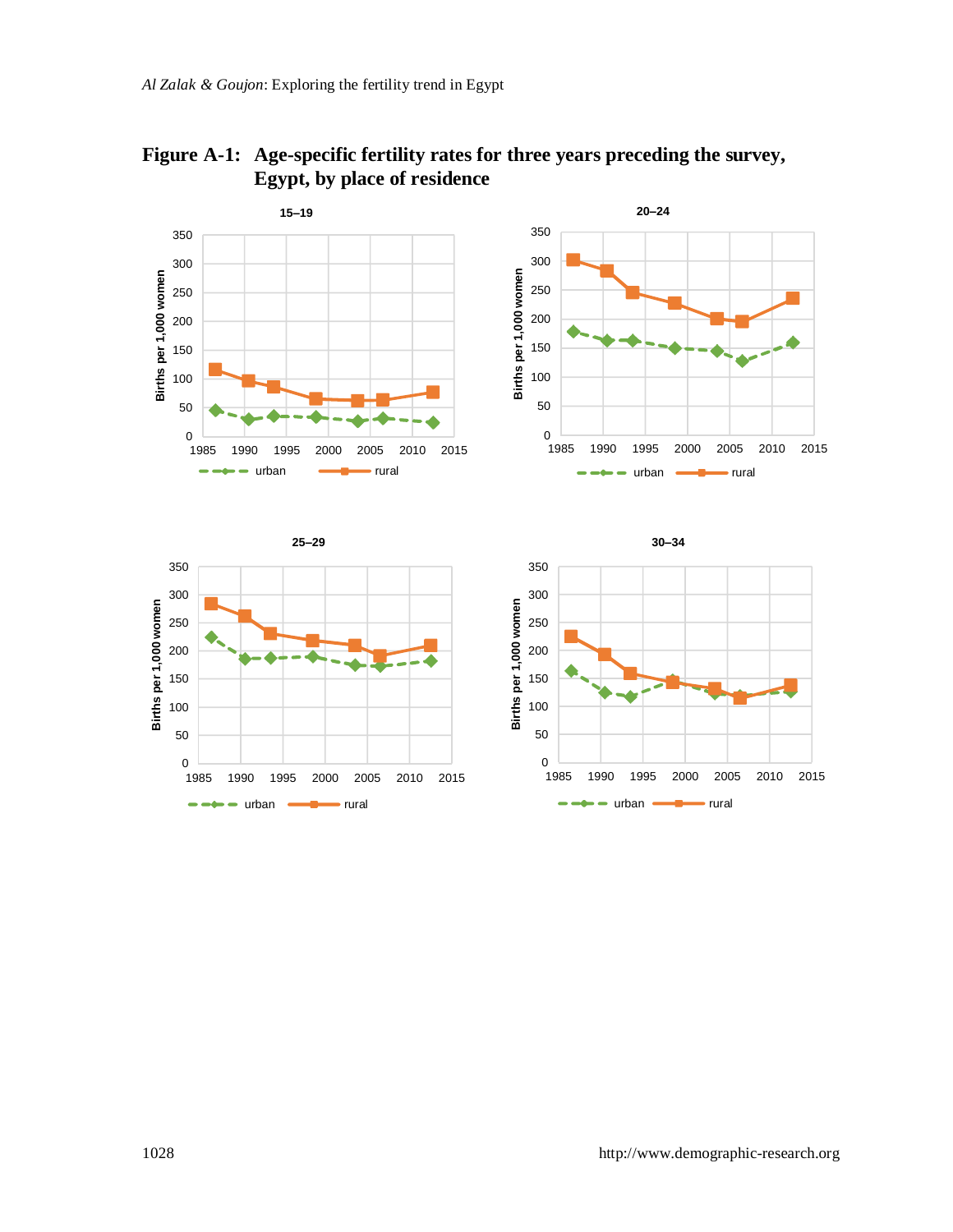

**Figure A-1: (Continued)**

*Source*: All EDHS, 1988–2014; weighted by sample weight, and awfactu.